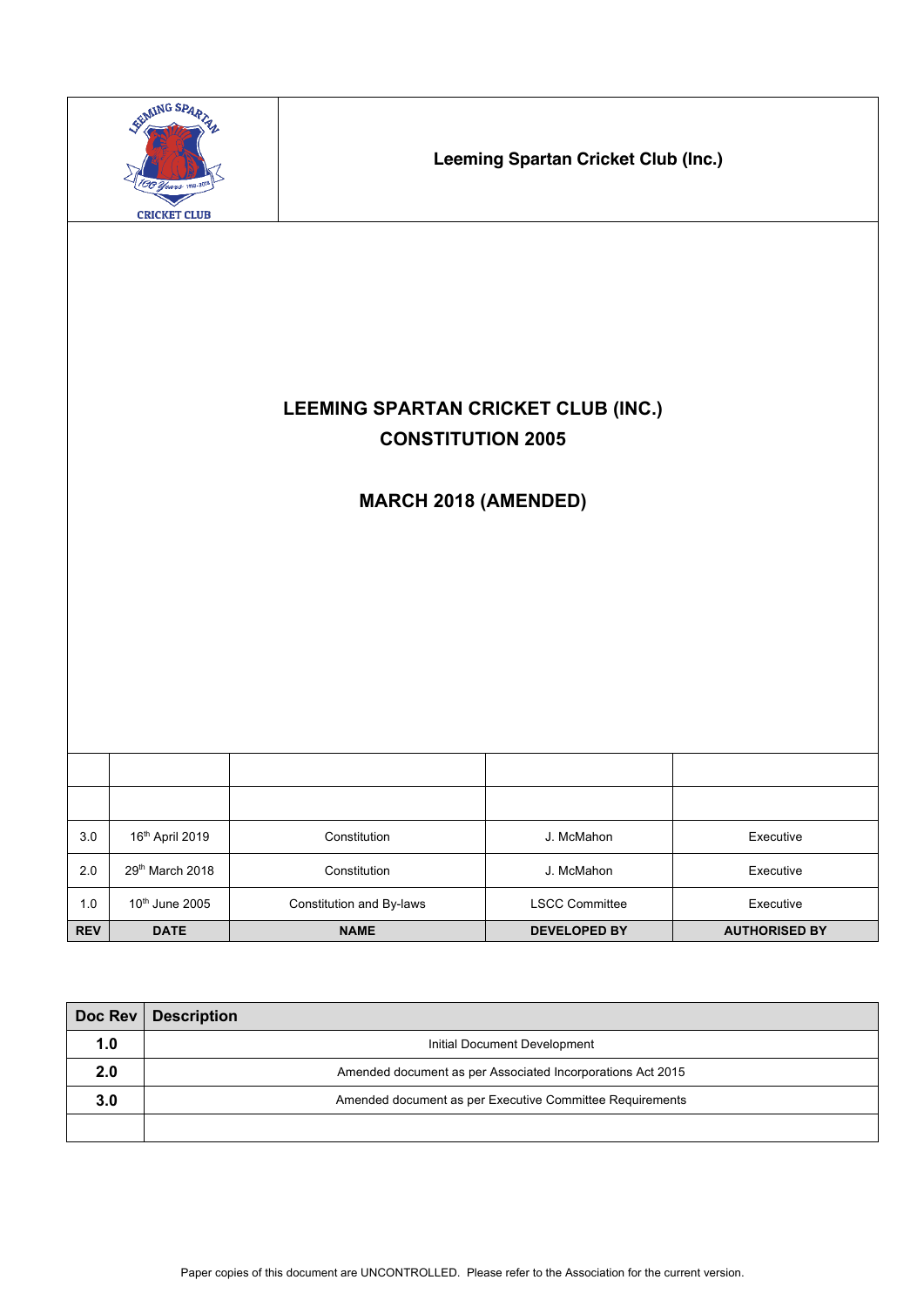

# **TABLE OF CONTENTS**

| 1              | 1.1                                                                                    |  |  |
|----------------|----------------------------------------------------------------------------------------|--|--|
| $\mathbf{2}$   | 2.1<br>2.2<br>2.3                                                                      |  |  |
| 3              | 3.1<br>3.2                                                                             |  |  |
| 4              |                                                                                        |  |  |
| 5              | 5.1<br>5.2<br>5.3<br>5.4<br>5.5<br>5.6<br>5.7                                          |  |  |
| 6              | 6.1<br>6.2<br>6.3<br>6.4<br>6.5                                                        |  |  |
| $\overline{7}$ | 7.1<br>7.2<br>7.3                                                                      |  |  |
| 8              | <b>MATCH FEES OF PLAYING MEMBERS OF THE ASSOCIATION 15</b><br>8.1<br>8.2<br>8.3<br>8.4 |  |  |
| 9              | TERMINATION OF MEMBERSHIP OF THE ASSOCIATION 16<br>9.1                                 |  |  |
| 10             | 10.1<br>10.2<br>10.3<br>10.4<br>10.5                                                   |  |  |
| 11             |                                                                                        |  |  |

Paper copies of this document are UNCONTROLLED. Please refer to Leeming Spartan Cricket Club for the current version.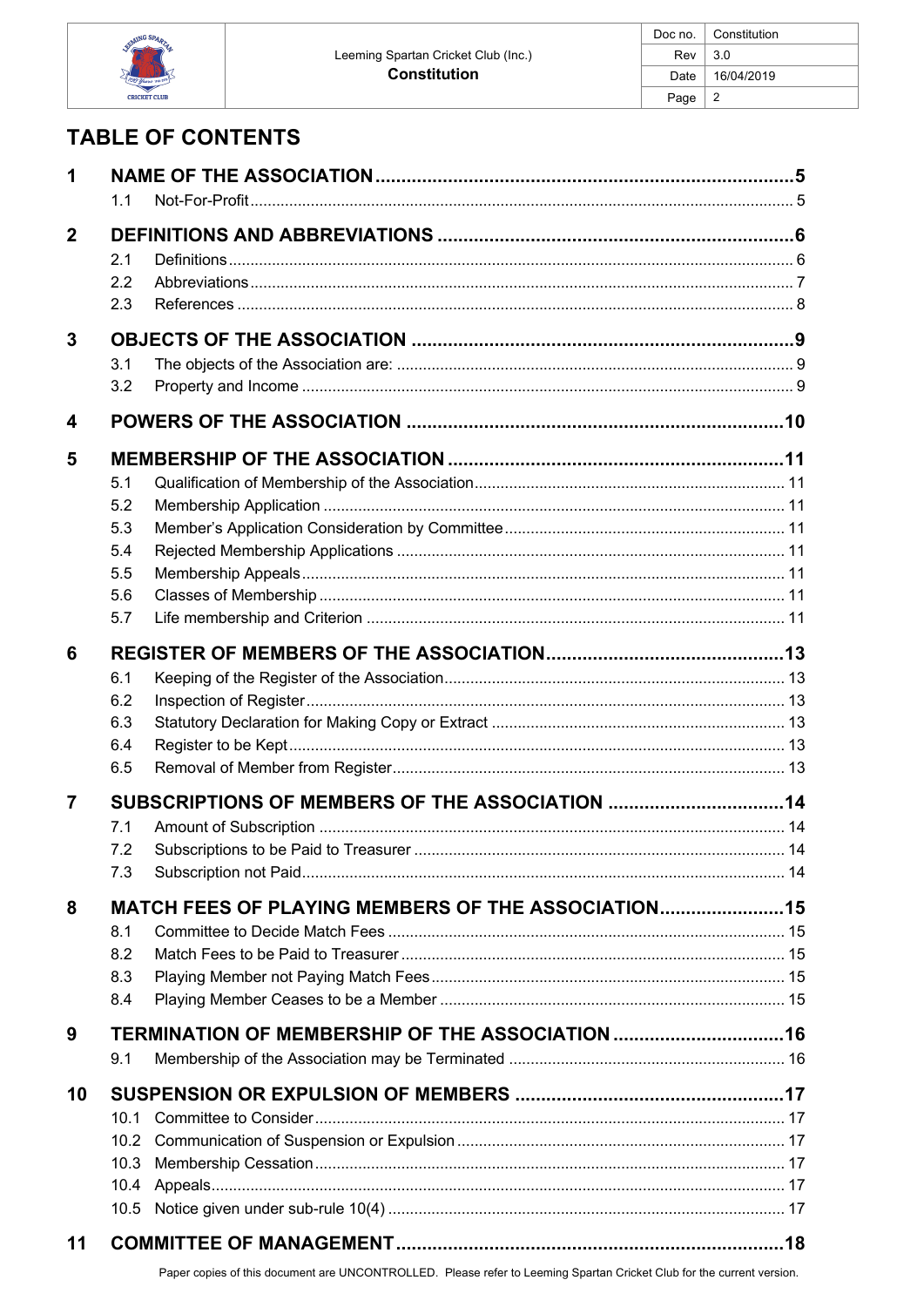| SEMING SPARTA<br>Stoot<br>ia.com |
|----------------------------------|
| <b>CRICKET CLUB</b>              |

|    |      | ı auc |
|----|------|-------|
|    | 11.1 |       |
|    | 11.2 |       |
|    | 11.3 |       |
|    | 11.4 |       |
|    | 11.5 |       |
|    | 11.6 |       |
|    |      |       |
|    | 11.8 |       |
|    |      |       |
|    |      |       |
|    |      |       |
|    |      |       |
| 12 |      |       |
|    | 12.1 |       |
|    |      |       |
|    |      |       |
|    |      |       |
| 13 |      |       |
|    |      |       |
| 14 |      |       |
|    | 14.1 |       |
|    | 14.2 |       |
|    | 14.3 |       |
| 15 |      |       |
|    |      |       |
| 16 |      |       |
|    | 16.1 |       |
|    |      |       |
|    |      |       |
|    | 16.4 |       |
|    | 16.5 |       |
|    | 16.6 |       |
|    | 16.7 |       |
|    | 16.8 |       |
| 17 |      |       |
|    | 17.1 |       |
|    | 17.2 |       |
|    | 17.3 |       |
|    | 17.4 |       |
|    | 17.5 |       |
|    | 17.6 |       |
|    | 17.7 |       |
|    | 17.8 |       |
|    | 17.9 |       |
|    |      |       |
| 18 |      |       |
|    | 18.1 |       |
|    |      |       |
|    |      |       |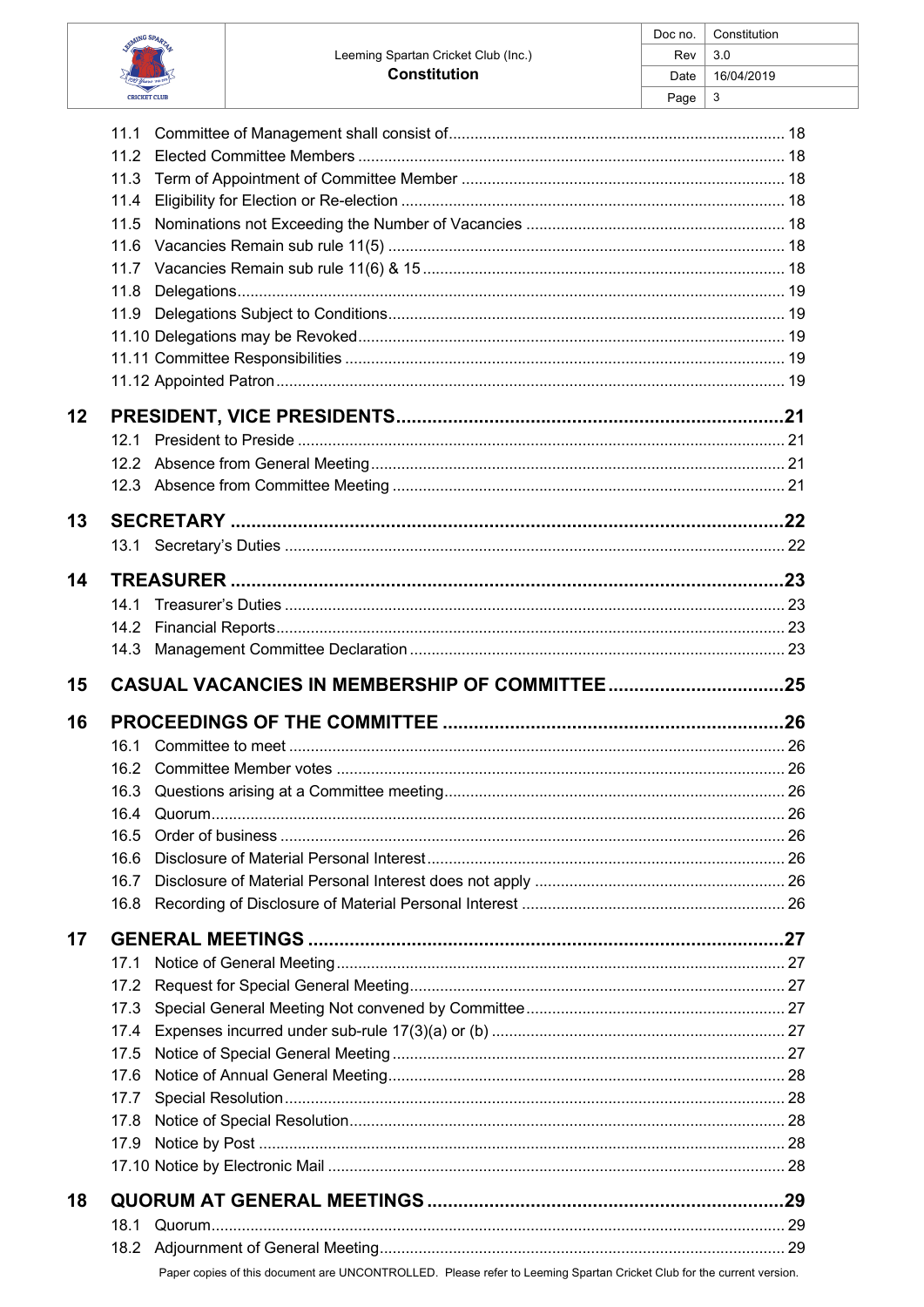| SEMING SPARTAL<br>Troos<br>va-zen |
|-----------------------------------|
| <b>CRICKET CLUB</b>               |

|    | 18.3                                                  |  |
|----|-------------------------------------------------------|--|
|    | 18.4                                                  |  |
|    | 18.5                                                  |  |
|    | 18.6                                                  |  |
|    | 18.7<br>18.8                                          |  |
|    |                                                       |  |
|    |                                                       |  |
|    |                                                       |  |
|    |                                                       |  |
| 19 |                                                       |  |
|    | 19.1                                                  |  |
|    | 19.2                                                  |  |
|    | 19.3                                                  |  |
| 20 |                                                       |  |
|    |                                                       |  |
| 21 |                                                       |  |
| 22 |                                                       |  |
|    | 22 1                                                  |  |
|    |                                                       |  |
|    | 22.3                                                  |  |
|    | 22.4                                                  |  |
|    | 22.5                                                  |  |
|    | 22.6                                                  |  |
|    | 22.7                                                  |  |
|    |                                                       |  |
|    |                                                       |  |
| 23 |                                                       |  |
|    | 23.1<br>23.2                                          |  |
|    |                                                       |  |
|    |                                                       |  |
|    |                                                       |  |
| 24 |                                                       |  |
| 25 |                                                       |  |
|    | 25.1                                                  |  |
|    | 25.2                                                  |  |
|    | 25.3                                                  |  |
|    | 25.4                                                  |  |
|    | 25.5                                                  |  |
|    | 25.6                                                  |  |
|    | 25.7                                                  |  |
|    | 25.8                                                  |  |
|    | 25.9                                                  |  |
|    |                                                       |  |
|    |                                                       |  |
| 26 |                                                       |  |
|    |                                                       |  |
| 27 | DISTRIBUTION OF SURPLUS PROPERTY OF THE ASSOCIATION41 |  |
|    |                                                       |  |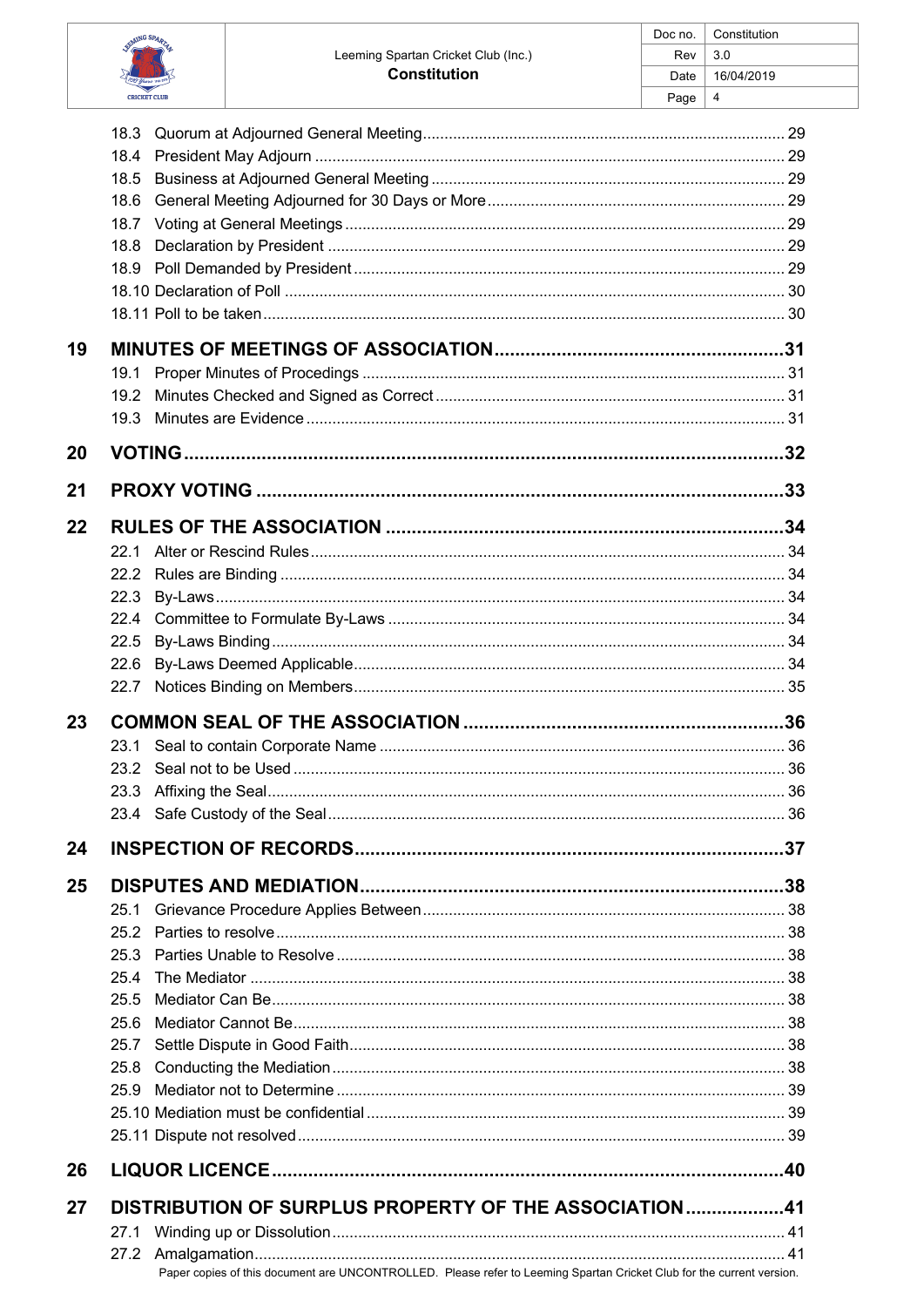

| Doc no. | Constitution |  |
|---------|--------------|--|
| Rev     | 3.0          |  |
| Date    | 16/04/2019   |  |
| Page    | 5            |  |

# **1 NAME OF THE ASSOCIATION**

The name of the Association is the LEEMING SPARTAN CRICKET CLUB (Inc.) hereinafter referred to as "the Association" "the Club" or "LSCC". The Association, with Committee approval, may adopt a trading name as identified in the By-Laws, without effecting the powers or interpretation of this constitution. The registered office of the Association is located in Perth, Western Australia.

# **1.1 Not-For-Profit**

As per guidelines from the Australian Taxation Office (ATO), the Association is a "Not-For-Profit" organisation (NFP) wherein the Association does not operate for profit or gain of its individual members. Any assets or profits of the association shall be applied solely in furtherance of its below-mentioned objects and no portion shall be distributed directly or indirectly to executives, members or private persons excepting in bona fide compensation for services rendered incurred on behalf of the Association.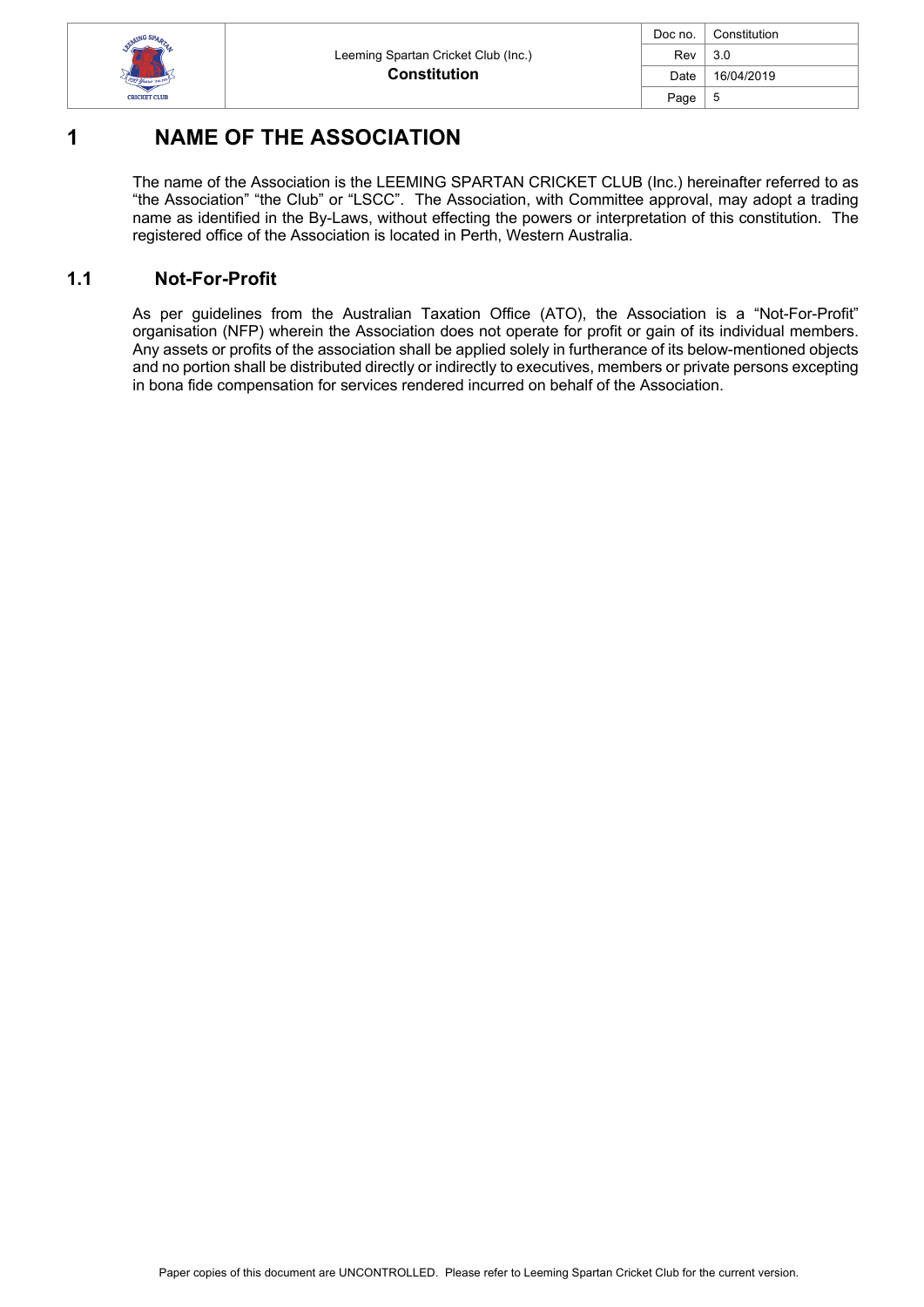

| Doc no. | Constitution |
|---------|--------------|
| Rev     | 3.0          |
| Date    | 16/04/2019   |
| Page    | 6            |

# **2 DEFINITIONS AND ABBREVIATIONS**

# **2.1 Definitions**

In these rules, unless the contrary intention appears;

| "the Act"                                    | means the Incorporation Act 1987 (Western Australia) or any other Act the<br>Association may be incorporated under from time to time;                                                                                                                                                                                   |
|----------------------------------------------|-------------------------------------------------------------------------------------------------------------------------------------------------------------------------------------------------------------------------------------------------------------------------------------------------------------------------|
| "the Association"                            | means the Association referred to in rule 1;                                                                                                                                                                                                                                                                            |
| <b>Annual General</b><br><b>Meeting</b>      | is the meeting convened under rule 17.1 below;                                                                                                                                                                                                                                                                          |
| <b>By-Law</b>                                | any By-Law, regulation or policy made by the Committee under rule 22(1);                                                                                                                                                                                                                                                |
| "the Commissioner"                           | means the Commissioner for Fair Trading exercising powers under the Act;                                                                                                                                                                                                                                                |
| "the Committee"                              | means the Committee of Management of the Association referred to in rule<br>11(1)                                                                                                                                                                                                                                       |
| <b>Committee Meeting</b>                     | means a meeting referred to in rule 16;                                                                                                                                                                                                                                                                                 |
| <b>Committee Member</b>                      | means a person referred to in paragraphs (a), (b), (c), (d), (e), of rule $11(1)$                                                                                                                                                                                                                                       |
| <b>Convene</b>                               | means to call together for a formal meeting;                                                                                                                                                                                                                                                                            |
| <b>Delegate</b>                              | the person duly elected or appointed in writing, from time to time, by a<br>member Club or Affiliate to act for and on behalf of that entity, at General<br>Meetings or otherwise in proceeding so provided by this Constitution;                                                                                       |
| <b>Department</b>                            | the government department with responsibility for administering the<br>Associations Incorporation Act (1987);                                                                                                                                                                                                           |
| <b>Electronic Mail</b>                       | means the exchange of digital messages or other means of electronic<br>transmission of data, which can be stored as approved from time to time by<br>the Committee; such as email, fax, text or message.                                                                                                                |
| <b>Executive Member</b>                      | person referred to in rule 11 below;                                                                                                                                                                                                                                                                                    |
| <b>Executive Position</b>                    | means the President, Vice - Presidents, Secretary or Treasurer of a<br>Member Club, Affiliate or the Association Committee;                                                                                                                                                                                             |
| <b>Financial Year</b>                        | the twelve-month period commencing 1 July and ending on 30 June in the<br>following year;                                                                                                                                                                                                                               |
| <b>General Meeting</b>                       | a meeting to which all members are invited;                                                                                                                                                                                                                                                                             |
| <b>Intellectual Property</b>                 | all rights or goodwill subsisting in copyright, business names, names,<br>trademarks (or signs), logos, designs, patents or service marks (whether<br>registered or unregistered) relating to the Association or any event,<br>competition or activity of or conducted, promoted or administered by The<br>Association; |
| <b>Licensee</b>                              | shall mean that person appointed by the Committee as Trustee to hold the<br>liquor license for the Club in accordance with Section 48 of the Liquor<br>Control Act 1988.                                                                                                                                                |
| <b>Life Member</b>                           | an individual upon who life membership of the Association has been<br>conferred;                                                                                                                                                                                                                                        |
| <b>LSA</b>                                   | Leeming Sports Association Inc                                                                                                                                                                                                                                                                                          |
| <b>Member</b>                                | Means a member of the Association;                                                                                                                                                                                                                                                                                      |
| <b>Mail</b>                                  | a method for transmitting information and tangible objects by post, courier<br>or electronic mail;                                                                                                                                                                                                                      |
| <b>Memorandum of</b><br><b>Understanding</b> | a document outlining the vision, objectives, scope and deliverable of the<br>group. It shall also outline roles and responsibilities of the group and<br>confirm the common understanding between members on how they will<br>make decisions and work together;                                                         |
| <b>Not for Profit</b>                        | As per the guidelines of the ATO wherein the Association does not operate<br>for profit or gain of its individual members.                                                                                                                                                                                              |

Paper copies of this document are UNCONTROLLED. Please refer to Leeming Spartan Cricket Club for the current version.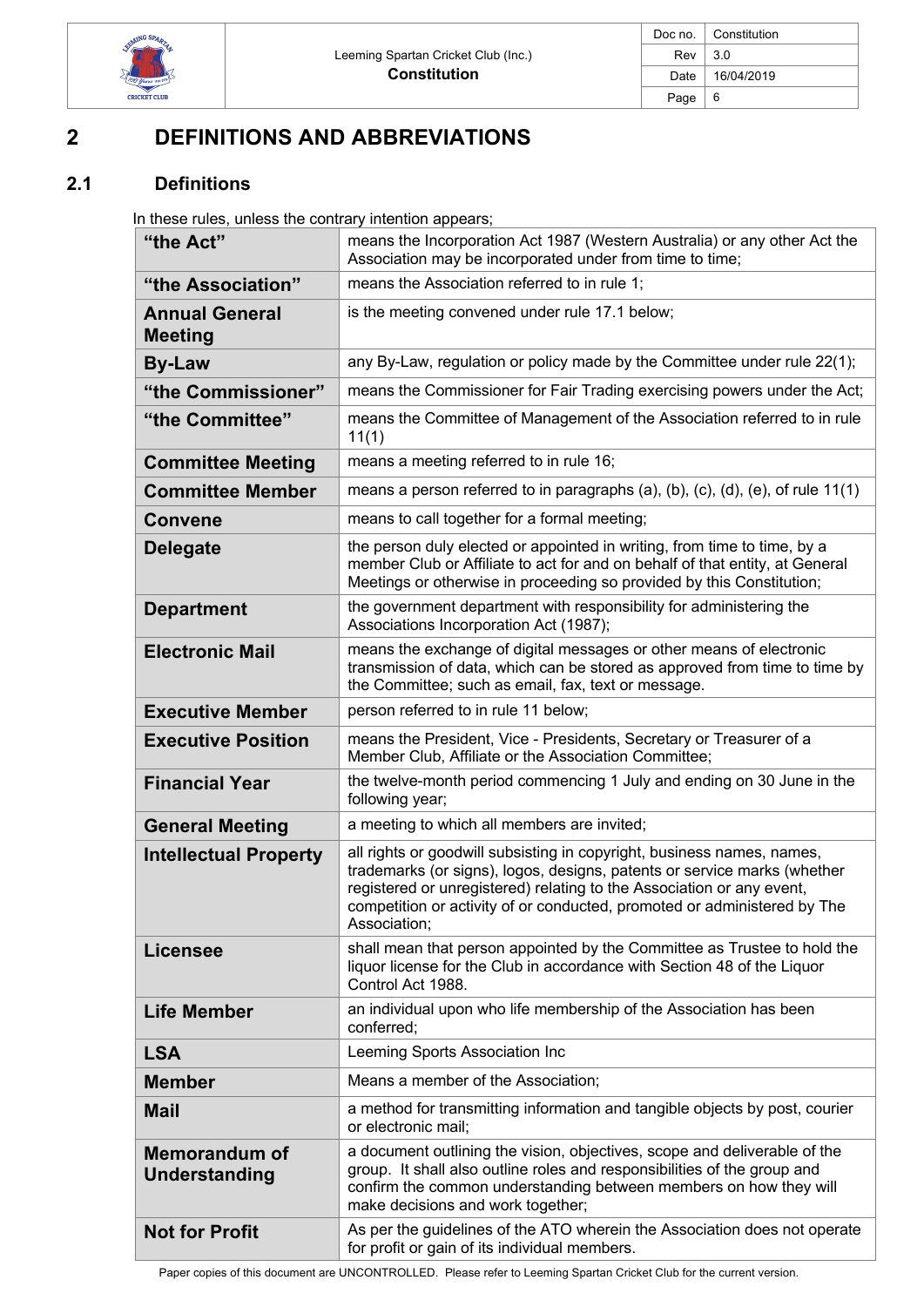

| Doc no. $\vert$ | Constitution |
|-----------------|--------------|
| Rev             | 3.0          |
| Date            | 16/04/2019   |
| Page            |              |

| <b>Ordinary Resolution</b>               | resolution other than a special resolution;                                                                                                                                                                                                                                                                                                                                                                                                                                                                                                                                                                                                                                                                                                                                                                                                                                                                                                                                                                                                                                                                                                                                                                                                                                                      |
|------------------------------------------|--------------------------------------------------------------------------------------------------------------------------------------------------------------------------------------------------------------------------------------------------------------------------------------------------------------------------------------------------------------------------------------------------------------------------------------------------------------------------------------------------------------------------------------------------------------------------------------------------------------------------------------------------------------------------------------------------------------------------------------------------------------------------------------------------------------------------------------------------------------------------------------------------------------------------------------------------------------------------------------------------------------------------------------------------------------------------------------------------------------------------------------------------------------------------------------------------------------------------------------------------------------------------------------------------|
| <b>Playing Member</b>                    | Means a member of the Association who also plays in any sporting<br>association, council or league with which the Association is associated or<br>connected;                                                                                                                                                                                                                                                                                                                                                                                                                                                                                                                                                                                                                                                                                                                                                                                                                                                                                                                                                                                                                                                                                                                                     |
| <b>Policy</b>                            | a Policy established under the By-Laws of the Association;                                                                                                                                                                                                                                                                                                                                                                                                                                                                                                                                                                                                                                                                                                                                                                                                                                                                                                                                                                                                                                                                                                                                                                                                                                       |
| Poll                                     | voting conducted in written form (as opposed to a show of hands);                                                                                                                                                                                                                                                                                                                                                                                                                                                                                                                                                                                                                                                                                                                                                                                                                                                                                                                                                                                                                                                                                                                                                                                                                                |
| "the President"                          | means the person referred to in rule $11(1)(a)$ ;                                                                                                                                                                                                                                                                                                                                                                                                                                                                                                                                                                                                                                                                                                                                                                                                                                                                                                                                                                                                                                                                                                                                                                                                                                                |
| <b>Proxy</b>                             | the authority to represent someone else, especially in voting;                                                                                                                                                                                                                                                                                                                                                                                                                                                                                                                                                                                                                                                                                                                                                                                                                                                                                                                                                                                                                                                                                                                                                                                                                                   |
| <b>Record</b>                            | any records of information however recorded and includes:<br>(a) anything on which there is writing;<br>(b) anything on which information has been stored or recorded, either<br>mechanically, magnetically, or electronically;<br>(c) anything from which images, sounds or writing can be reproduced<br>with or without the aid of anything else.                                                                                                                                                                                                                                                                                                                                                                                                                                                                                                                                                                                                                                                                                                                                                                                                                                                                                                                                              |
| <b>Register</b>                          | the Register of Member Clubs established pursuant to rule 6;                                                                                                                                                                                                                                                                                                                                                                                                                                                                                                                                                                                                                                                                                                                                                                                                                                                                                                                                                                                                                                                                                                                                                                                                                                     |
| <b>Seal</b>                              | the common seal of the Association and includes any official seal of the<br>Association;                                                                                                                                                                                                                                                                                                                                                                                                                                                                                                                                                                                                                                                                                                                                                                                                                                                                                                                                                                                                                                                                                                                                                                                                         |
| "the Secretary"                          | means the person referred to in rule $11(1)(c)$ ;                                                                                                                                                                                                                                                                                                                                                                                                                                                                                                                                                                                                                                                                                                                                                                                                                                                                                                                                                                                                                                                                                                                                                                                                                                                |
| <b>Show of Hands</b>                     | has its implicit meaning but also mean a voting method allowing members<br>to indicate this preference by an alternative graphical representation<br>recognisable by meeting participants.                                                                                                                                                                                                                                                                                                                                                                                                                                                                                                                                                                                                                                                                                                                                                                                                                                                                                                                                                                                                                                                                                                       |
| <b>Special General</b><br><b>Meeting</b> | a general meeting other than the annual general meeting;                                                                                                                                                                                                                                                                                                                                                                                                                                                                                                                                                                                                                                                                                                                                                                                                                                                                                                                                                                                                                                                                                                                                                                                                                                         |
| <b>Special Resolution</b>                | has the meaning given by section 51 of the Act, that is:<br>A resolution is a special resolution if it is passed by a majority of<br>a)<br>not less than three-fourths of the members of the Association who<br>are entitled under the rules of the Association to vote and vote in<br>person or, where proxies or postal votes are allowed by the rules of<br>the Association by proxy or postal vote, at a general meeting of<br>which notice specifying the intention to propose the resolution as a<br>special resolution was given in accordance with those rules.<br>b) At a meeting at which a resolution proposed as a special resolution<br>is submitted, a declaration by the person presiding that the<br>resolution has been passed as a special resolution shall be<br>evidence of the fact unless, during the meeting at which the<br>resolution is submitted, a poll is demanded in accordance with the<br>rules of the Association or, if the rules do not make provision as to<br>the manner in which a poll may be demanded, by at least 3<br>members of the Association present in person or, where proxies<br>are allowed, by proxy.<br>If a poll is held, a declaration by the person presiding as to the<br>C)<br>result of the poll is evidence of the matter so declared |
| "the Treasurer"                          | means the person referred to in rule $11(1)(d)$ ;                                                                                                                                                                                                                                                                                                                                                                                                                                                                                                                                                                                                                                                                                                                                                                                                                                                                                                                                                                                                                                                                                                                                                                                                                                                |
| "the Vice-<br><b>Presidents"</b>         | means the persons referred to in rule $11(1)(b)$                                                                                                                                                                                                                                                                                                                                                                                                                                                                                                                                                                                                                                                                                                                                                                                                                                                                                                                                                                                                                                                                                                                                                                                                                                                 |

# **2.2 Abbreviations**

| AGM        | <b>Annual General Meeting</b>     |
|------------|-----------------------------------|
| <b>ATO</b> | <b>Australian Taxation Office</b> |
| <b>LSA</b> | Leeming Sports Association Inc.   |

Paper copies of this document are UNCONTROLLED. Please refer to Leeming Spartan Cricket Club for the current version.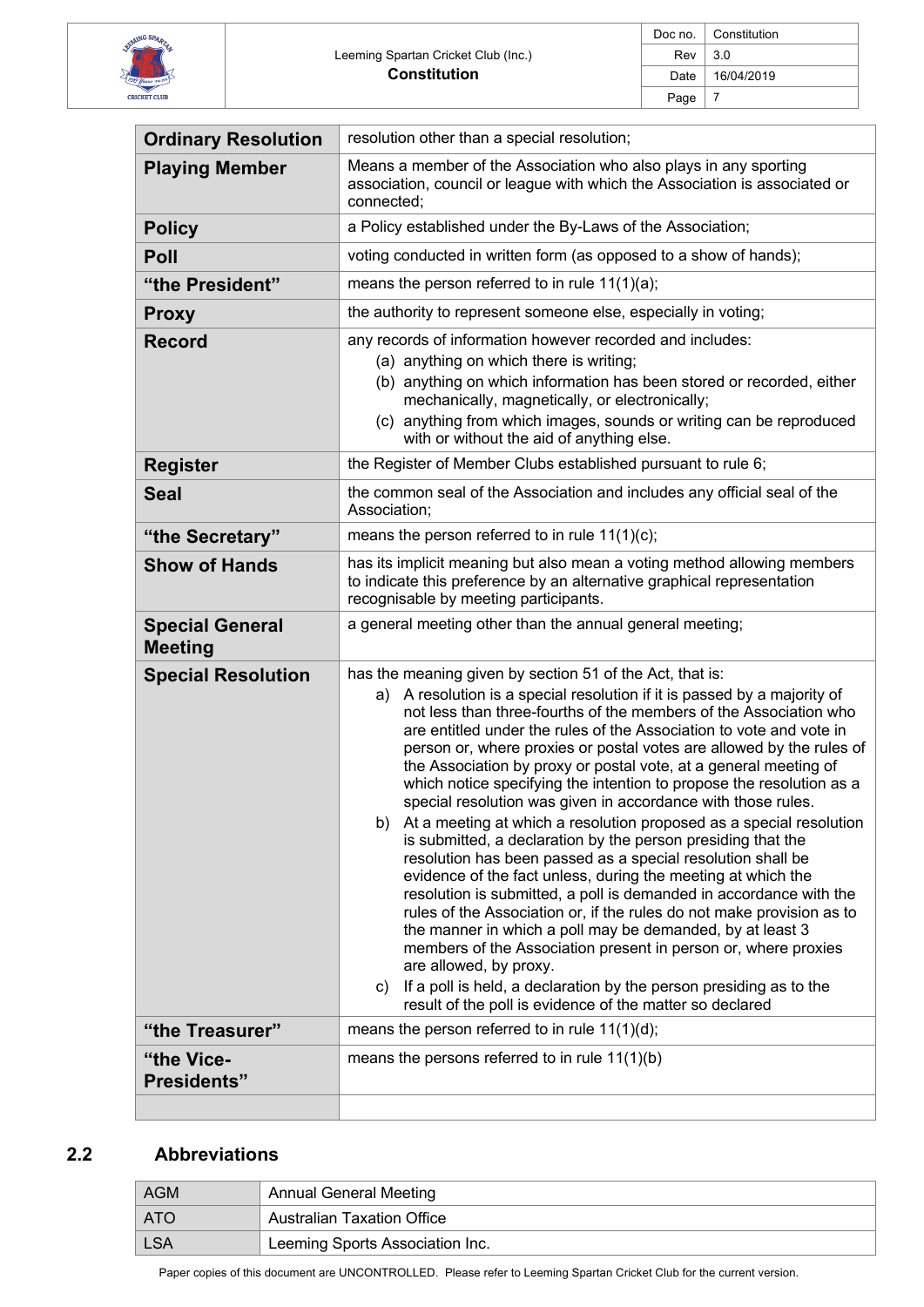

| Doc no. | Constitution |
|---------|--------------|
| Rev     | 3.0          |
| Date    | 16/04/2019   |
| Page    | 8            |

| <b>LSCC</b> | Leeming Spartan Cricket Club           |
|-------------|----------------------------------------|
| <b>NFP</b>  | Not For Profit                         |
| <b>SMCA</b> | South Metropolitan Cricket Association |

# **2.3 References**

# *2.3.1 Legislation, Regulations, Codes, Standards & Guidelines*

| <b>Ref</b> | <b>Reference Name</b>                                               |
|------------|---------------------------------------------------------------------|
|            | Associations Incorporation Act (1987) (Western Australia) Repealed. |
| 2.         | Association Incorporation Act 2015 (Western Australia).             |
| 3.         | Liquor Control Act 1988 (WA).                                       |
| 4.         | Australian Taxation Office (guidelines).                            |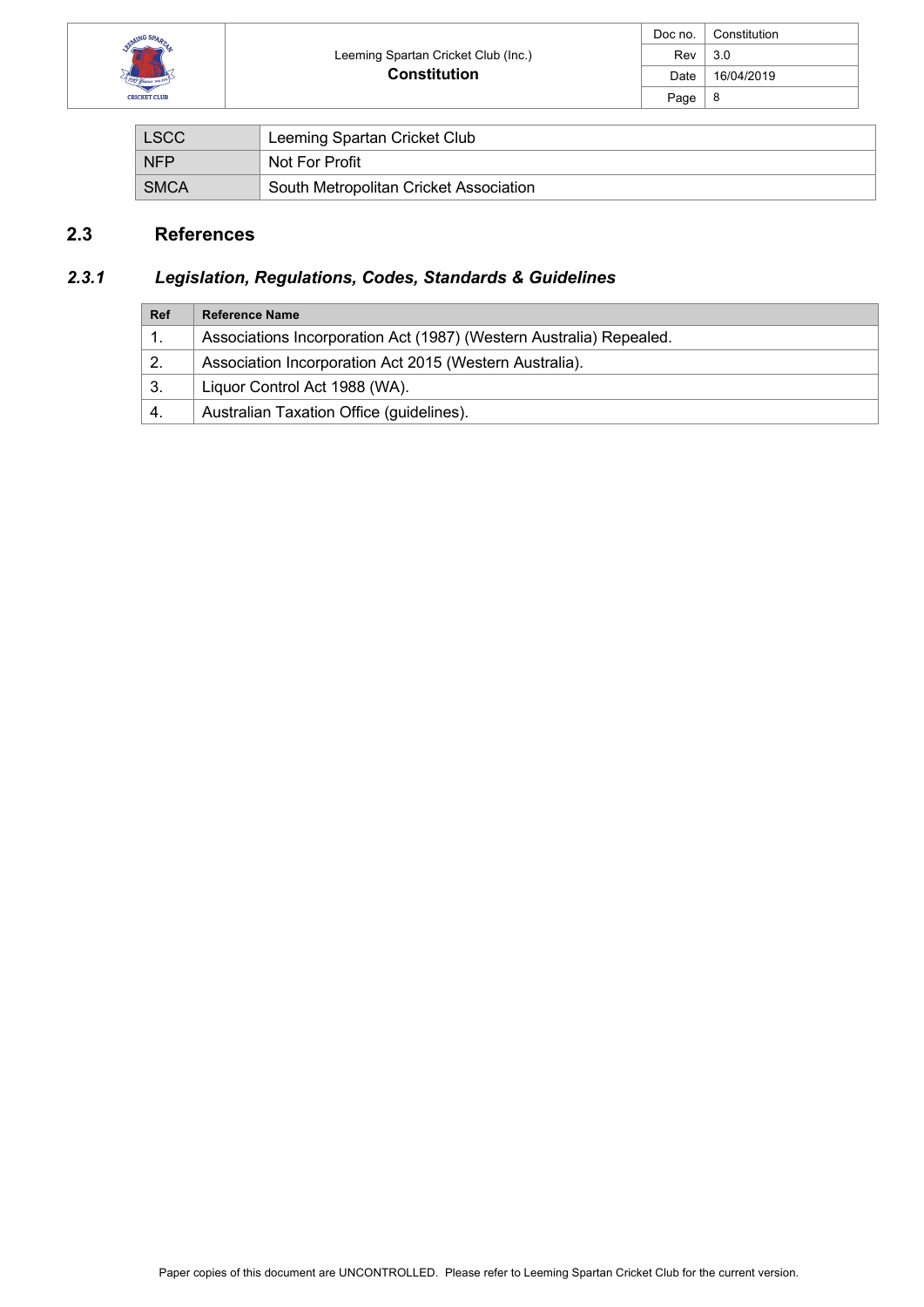

# **3 OBJECTS OF THE ASSOCIATION**

# **3.1 The objects of the Association are:**

- (a) to promote and foster sports of all kinds and codes within the district;
- (b) to promote, advance and control sporting, cultural and social activities of all kinds in the Association and district;
- (c) to promote, organise and conduct entertainment, functions and other activities to raise funds for furthering the aims and objects of the Association;
- (d) to invest the monies of the Association not immediately required for any of its objects upon securities and in such manner as may from time to time be determined;
- (e) to borrow or raise money or secure the payment of money in such manner and on such terms as the Association shall think fit and in particular to execute mortgage, bills of sale, charges or other securities charges upon all or any of the Association's property (present and future or either) and to purchase, redeem, pay off or agree to a variation of all or any such securities;
- (f) to purchase, take on lease or in exchange, hire or otherwise acquire or deal with for such consideration as may be thought fit any property or assets, real or personal or any rights or privileges which may be considered of benefit to the Association;
- (g) to lay out, construct, maintain and alter any grounds for athletic sports or other pastimes necessary or convenient for the purpose of the Association;
- (h) to erect, establish, maintain and conduct a social club for the accommodation of members of the Association and to provide facilities and other conveniences and generally to afford all the usual privileges, advantages, conveniences, and accommodation of an Association to members and their guests;
- (i) to procure a club licence or club restricted licence under the Liquor Licensing Act 1988 (WA) and amendments;
- (j) to do all such other acts, matters and things as are incidental or conducive to the attainment of all or any of the above objects; and
- (k) to Act in accordance with the requirements of Not For Profit Organisation (NFP) as per Rule 1(1) above.

#### **3.2 Property and Income**

The property and Income of the Association shall be applied solely towards the promotion off the objects of the Association and no part of that property or income may be paid or otherwise distributed, directly or indirectly, to members, except in good faith in the promotion of those objects.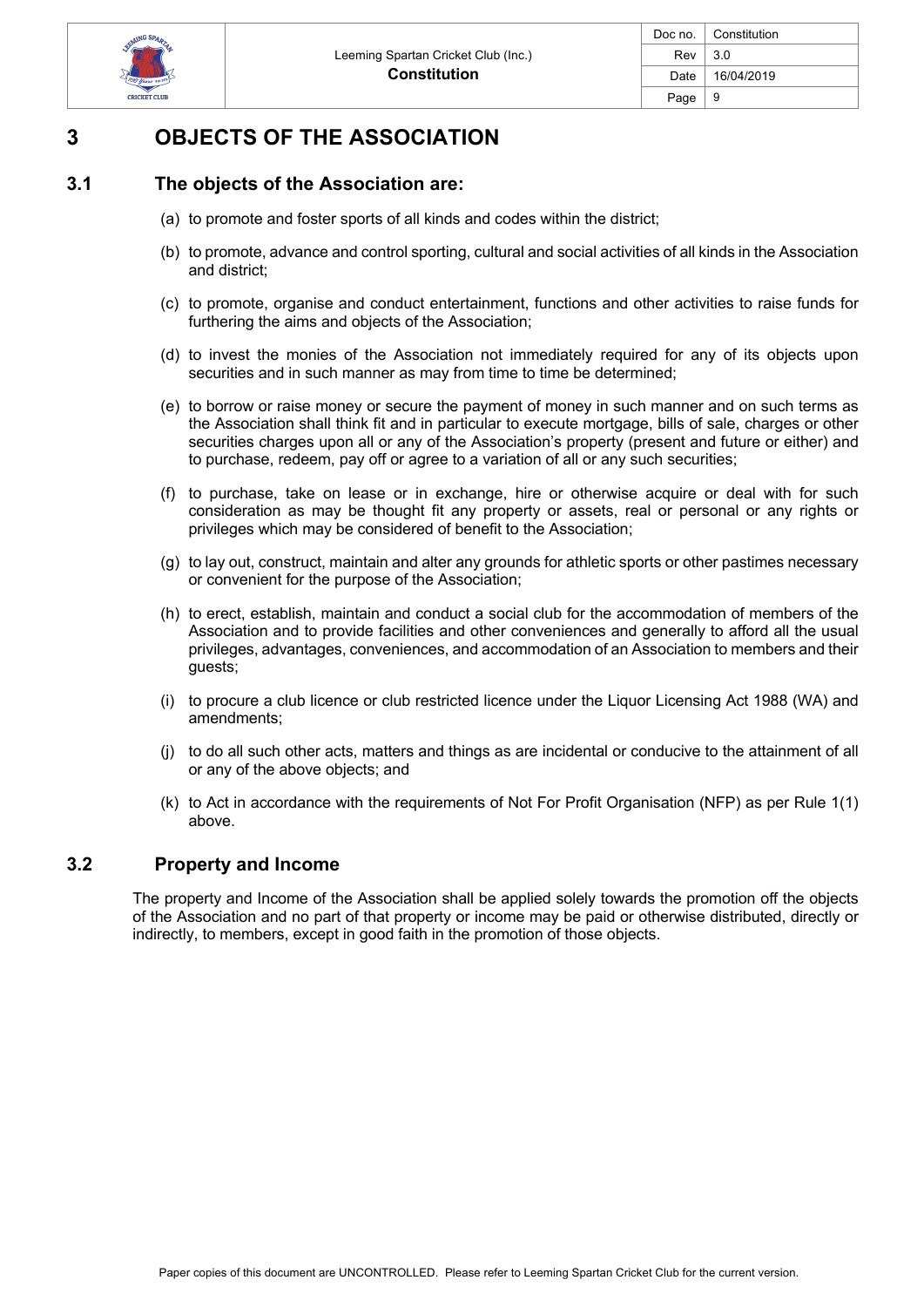

| Doc no. | Constitution |
|---------|--------------|
| Rev     | 3.0          |
| Date    | 16/04/2019   |
| Page    | 10           |

# **4 POWERS OF THE ASSOCIATION**

The powers conferred on the Association are the same as those conferred by section 13 of the Act, so that subject to the Act and any additions, exclusions or modifications inserted below, the Association may do all things necessary or convenient for carrying out its objects and purposes, and in particular, may:

- a) acquire, hold, deal with, and dispose of any real or personal property;
- b) open and operate bank accounts
- c) invest its money:
	- i. in any security in which trust monies may lawfully be invested; or
	- ii. in any other manner authorised by the rules of the Association;
- d) borrow money upon such terms and conditions as the Association thinks fit;
- e) give such security for the discharge of liabilities incurred by the Association as the Association thinks fit
- f) appoint agents to transact any business of the Association on its behalf;
- g) enter into any other contract it considered necessary or desirable; and
- h) may act as trustee and accept and hold real and personal property upon trust but does not have power to do any act or thing as a trustee that, if done otherwise than as a trustee, would contravene this Act or the rules of the Association.
- i) To operate a bar/social club in accordance with the club restricted license under Section 48 of the Liquor Control Act 1988.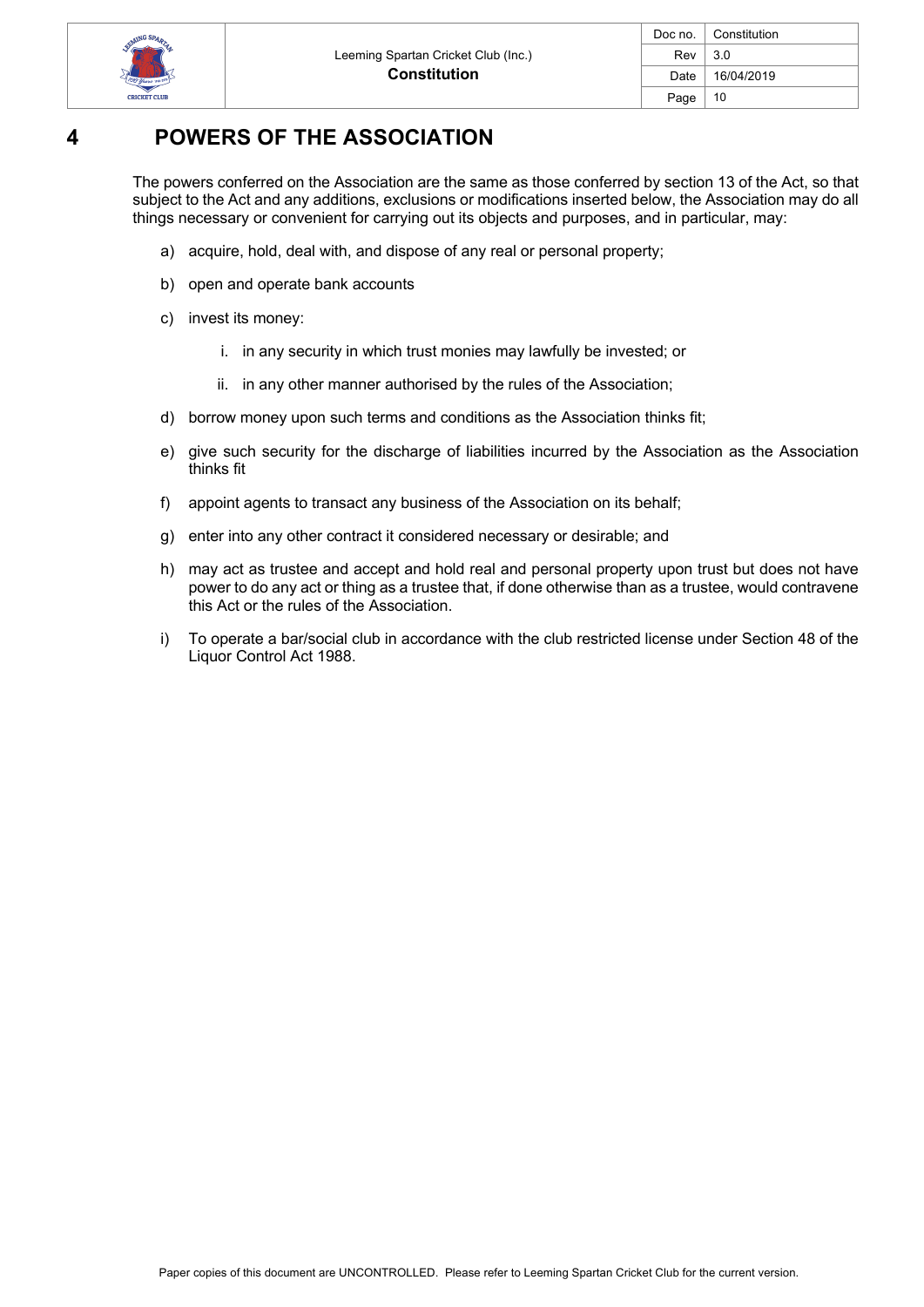

| Doc no. | Constitution |
|---------|--------------|
| Rev     | 3.0          |
| Date    | 16/04/2019   |
| Page    | 11           |

# **5 MEMBERSHIP OF THE ASSOCIATION**

### **5.1 Qualification of Membership of the Association**

Membership of the Association is open to all persons not specially debarred by these rules or by the rules of any association, council or league with which the Association is associated or connected.

### **5.2 Membership Application**

A person who wishes to become a member must:

- a) apply for membership to a member of the committee in writing or in person to be considered by the committee:
	- i. signed by that person and by the member; and
	- ii. in such form as the committee from time to time directs.

### **5.3 Member's Application Consideration by Committee**

The Committee members must consider each application made under sub-rule 5(2) above at a committee meeting and must at the Committee meeting or the next Committee meeting accept or reject that application.

### **5.4 Rejected Membership Applications**

An applicant whose application for membership of the Association is rejected under sub-rule 5(3) above must, if he or she wishes to appeal against that decision, give notice to the Secretary of his or her intention to do so within a period of fourteen (14) days from the date he or she is advised of the rejection.

#### **5.5 Membership Appeals**

When notice is given under sub-rule 5(4) above, the Association in a general meeting no later than the next annual general meeting, must either confirm or set aside the decision of the Committee to reject the application after having afforded the applicant who gave notice a reasonable opportunity to be heard by, or to make representations in writing to, the Association in the general meeting.

#### **5.6 Classes of Membership**

There are 4 classes of membership:

- a) senior playing membership and has voting rights;
- b) junior playing membership and has no voting rights;
- c) social membership and has no voting rights;
- d) life membership has only voting rights in relation to selection of New Life Members in accordance with rule 5.7(a) below.

#### **5.7 Life membership and Criterion**

- a) Life members meeting A meeting of all life members must be held annually at the end of each cricket season, prior to the presentation of trophies, to consider the election of any new life members.
- b) A life member is a person who:
	- (i) has held office within the Association or served on the Committee may be considered after 10 years of membership; or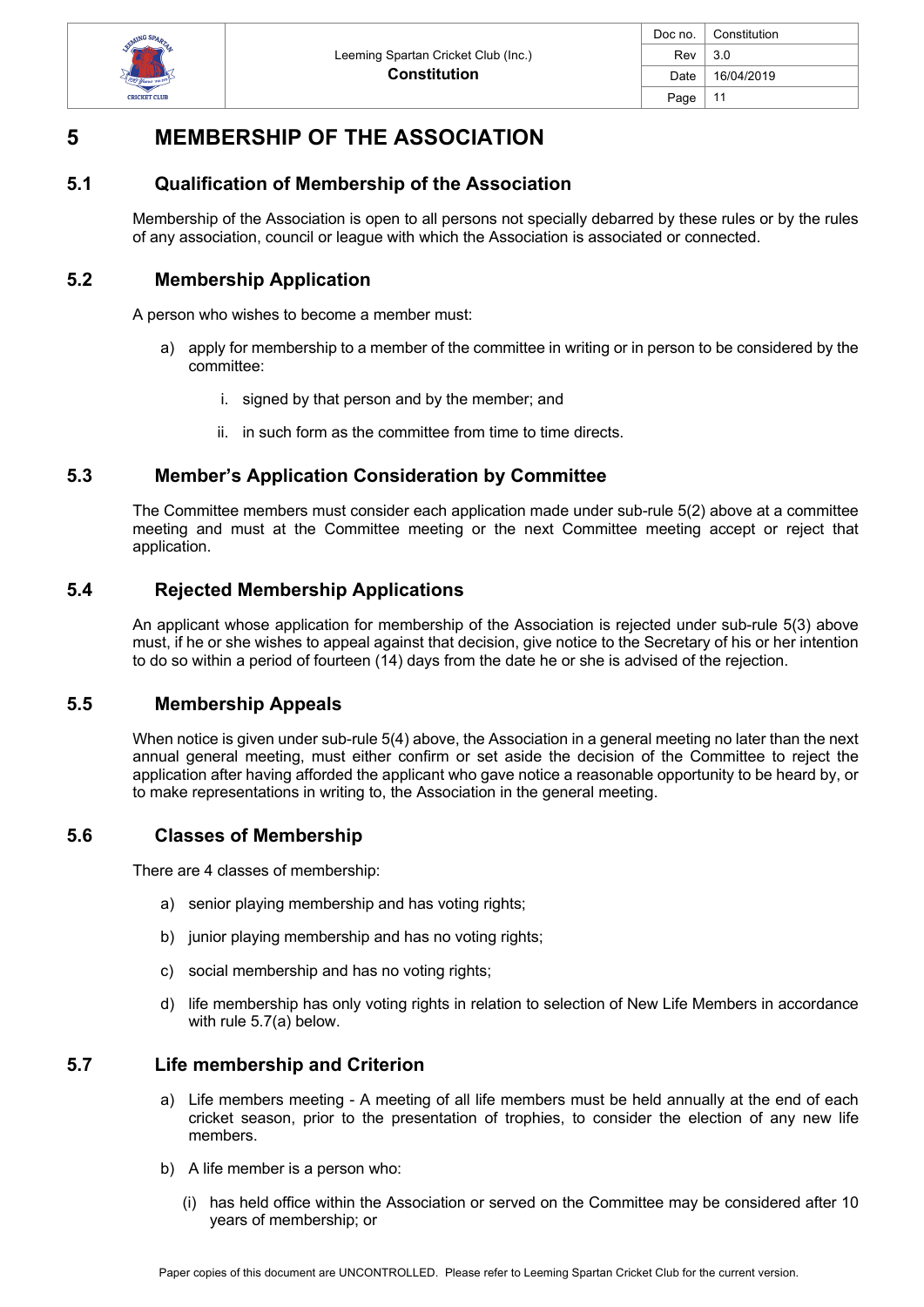

- (ii) has not held office within the Association or served on the Committee but has served as an Association delegate to the LSA or SMCA, may be considered after 10 years of membership.
- (iii) A member who has not fulfilled the requirements of sub-rule 5.7(a) or (b) above may be considered after 15 years of membership.
- c) Life member Medallion New life members will receive a life membership medallion at the presentation of trophies from the most senior life member attending the presentation.
- d) Life members attendance at Committee meetings Life members who are not Committee members are entitled to attend Committee meetings but may only speak on the invitation of the President and have no right to vote on any business before the Committee.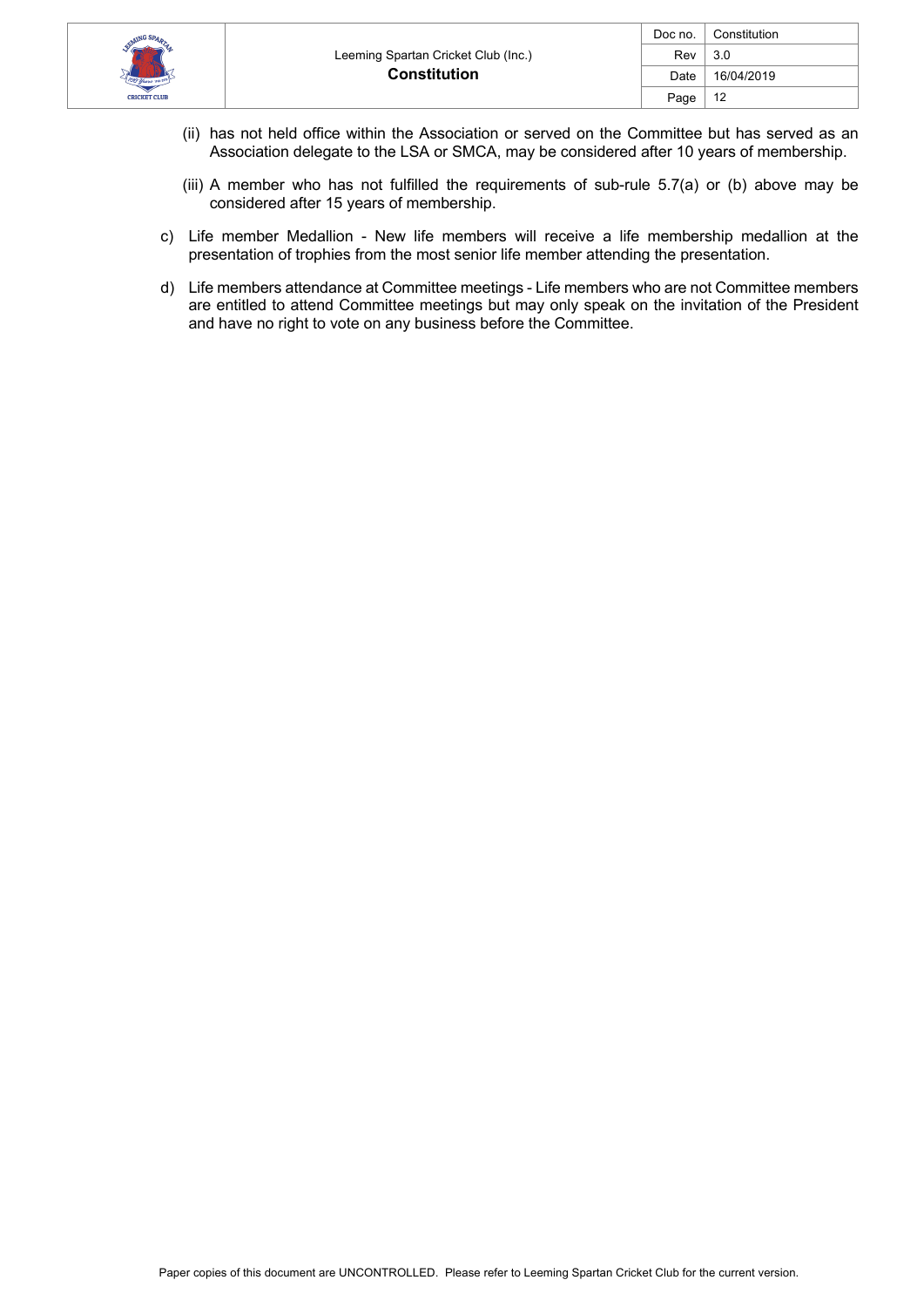

| Doc no. | Constitution |
|---------|--------------|
| Rev     | 3.0          |
| Date    | 16/04/2019   |
| Page    | 13           |
|         |              |

# **6 REGISTER OF MEMBERS OF THE ASSOCIATION**

### **6.1 Keeping of the Register of the Association**

The Secretary, on behalf of the Association, must comply with Section 22 of the Act by keeping and maintaining in an up-to-date condition a register of members of the Association and their postal or residential addresses, contact details and electronic mail.

### **6.2 Inspection of Register**

The Secretary upon the request of a member of the Association, shall make the register available for the inspection of the member and the member may make a copy of or take an extract from the register but shall have no right to remove the register for that purpose.

# **6.3 Statutory Declaration for Making Copy or Extract**

A member who under sub-rule 6(2) above wishes to make a copy of, or take an extract from, the register of members shall provide a statutory declaration to the Secretary of the Association setting out the purpose for which the copy or extract is required and declaring that the purpose is connected with the affairs of the Association.

### **6.4 Register to be Kept**

The register must be so kept and maintained at the Secretary's place of residence, or at such other place as the members at a general meeting decide.

### **6.5 Removal of Member from Register**

The Secretary must cause the name of a person who dies or who ceases to be a member under rule 9 below to be deleted from the register of members referred to in sub-rule 6(1) above.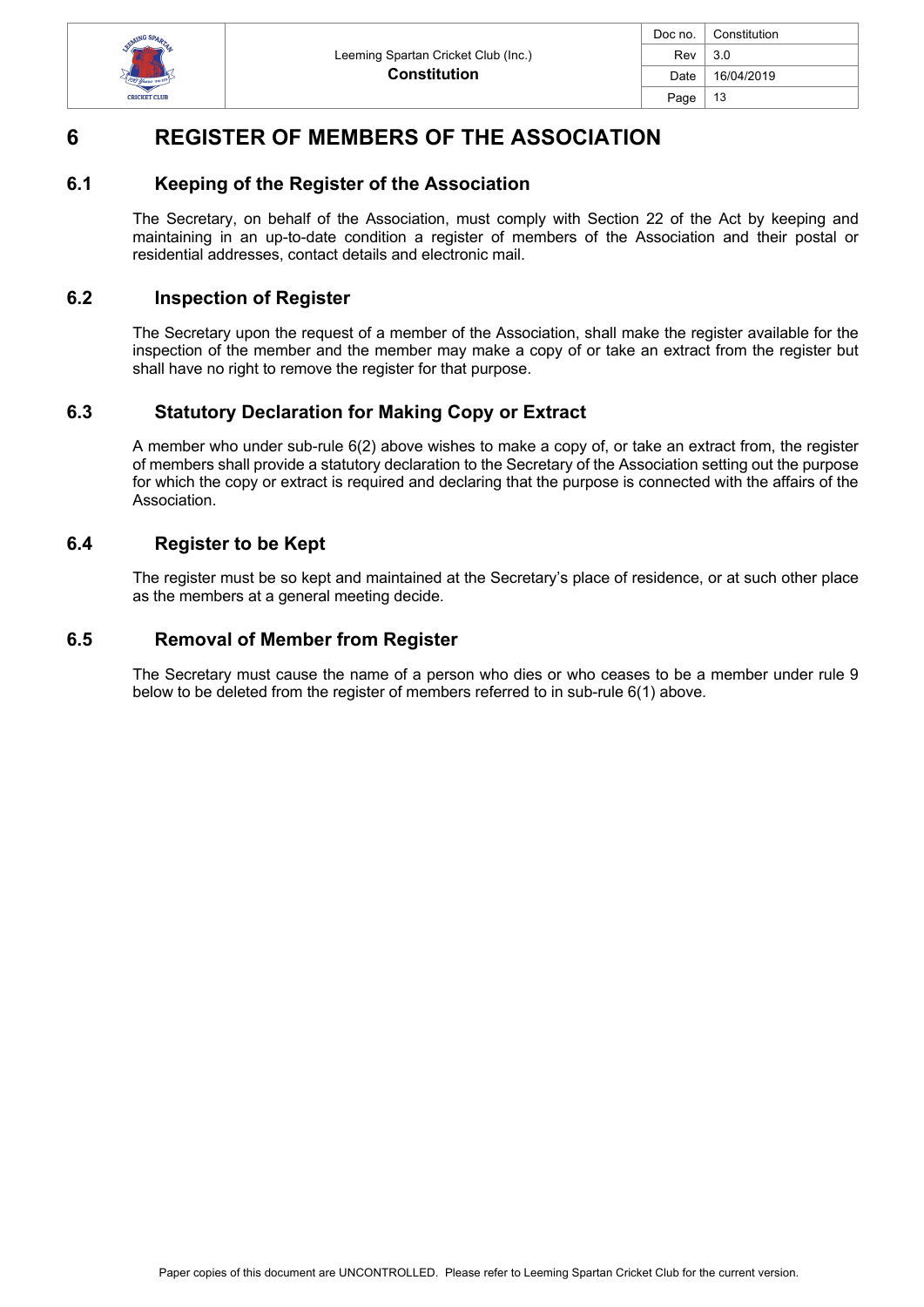

| Doc no. | Constitution |
|---------|--------------|
| Rev     | 3.0          |
| Date    | 16/04/2019   |
| Page    | 14           |

# **7 SUBSCRIPTIONS OF MEMBERS OF THE ASSOCIATION**

### **7.1 Amount of Subscription**

The Committee may from time to time determine the amount of the subscription to be paid by each member according to his or her class.

- a) senior playing members who are full time tertiary or secondary students must pay the same fees as junior playing members;
- b) senior playing members who are unemployed or not earning full-time wage must pay the same fees as junior playing members;
- c) social members and life members must pay the same subscription as senior playing members;

#### **7.2 Subscriptions to be Paid to Treasurer**

Each member must pay to the Treasurer, annually on or before 1 July or such other date as the Committee from time to time determines, the amount of the subscription determined under sub-rule 7(1) above.

#### **7.3 Subscription not Paid**

A member whose subscription is not paid within three (3) months after the relevant date fixed by or under sub-rule 7(2) above ceases on the expiry of that period to be a member, unless the Committee decides otherwise.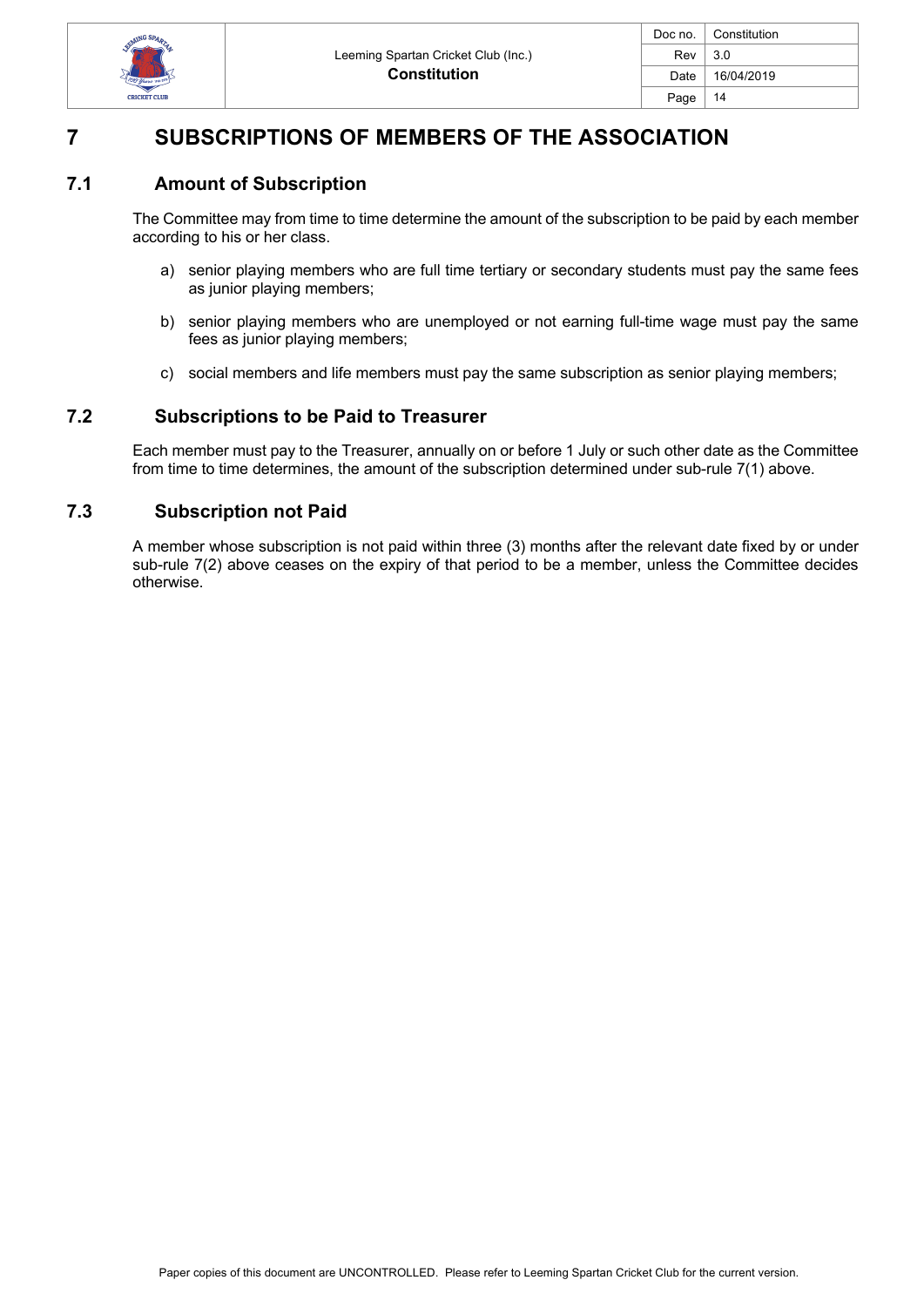

| Doc no. | Constitution |
|---------|--------------|
| Rev     | 3.0          |
| Date    | 16/04/2019   |
| Page    | 15           |
|         |              |

# **8 MATCH FEES OF PLAYING MEMBERS OF THE ASSOCIATION**

#### **8.1 Committee to Decide Match Fees**

The Committee may from time to time determine the amount of the match fees payable by each playing member.

#### **8.2 Match Fees to be Paid to Treasurer**

Each playing member must pay to the Treasurer, by such date or dates as the Committee from time to time determines, the amount or amounts of the match fees determined under sub-rule 8(1) above.

#### **8.3 Playing Member not Paying Match Fees**

Unless the Committee determines otherwise, a playing member whose match fees for any one (1) match are not paid before the date of the next succeeding fixture will not be eligible for selection for that fixture, or any fixtures after that fixture, until those match fees are paid.

#### **8.4 Playing Member Ceases to be a Member**

A playing member whose match fees are not paid within three (3) months after the relevant date or dates fixed by or under sub-rule 8(2) ceases on the expiry of that period to be a member, unless the Committee decides otherwise.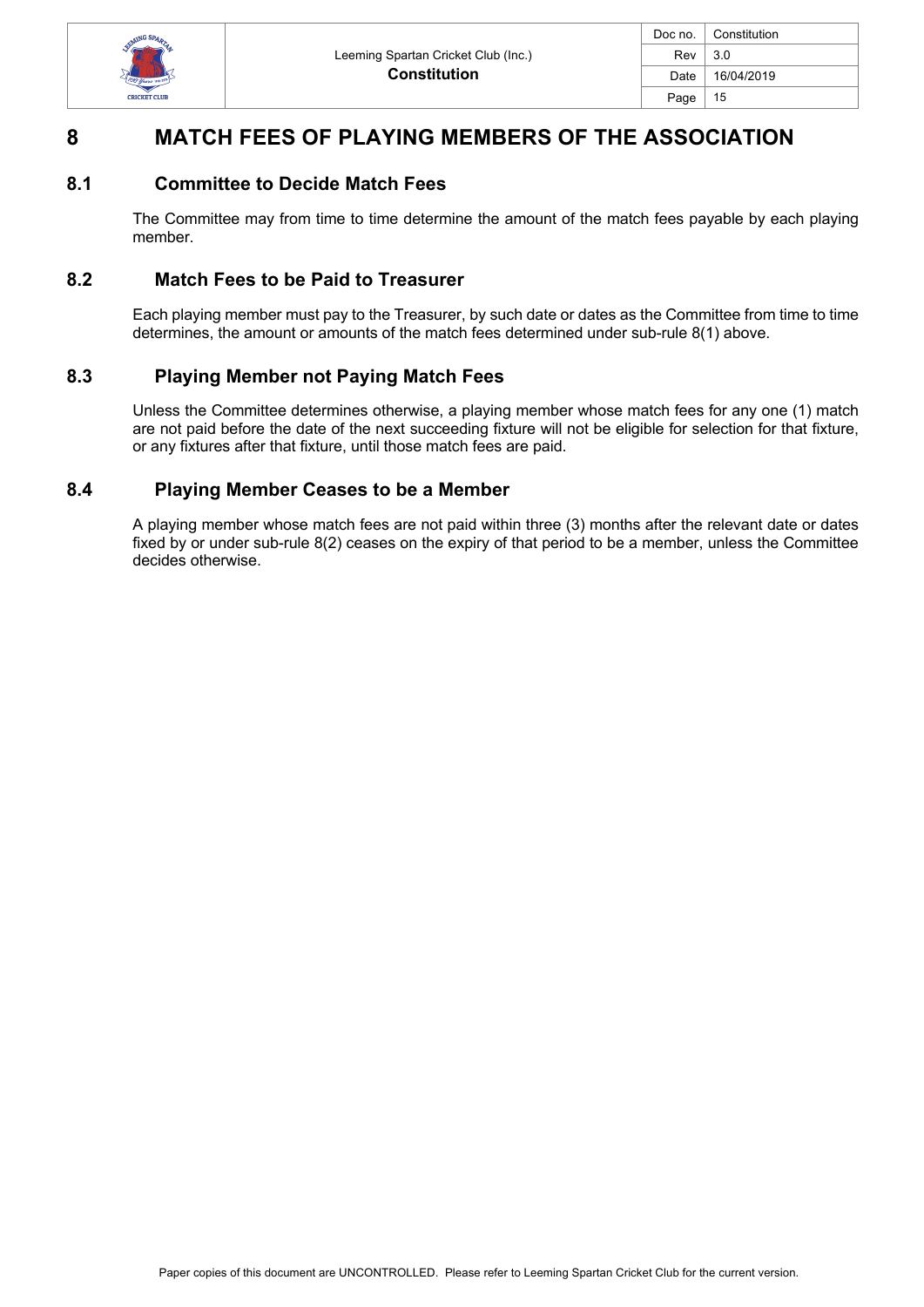

| Doc no. | Constitution |
|---------|--------------|
| Rev     | 3.0          |
| Date    | 16/04/2019   |
| Page    | 16           |
|         |              |

# **9 TERMINATION OF MEMBERSHIP OF THE ASSOCIATION**

# **9.1 Membership of the Association may be Terminated**

Membership of the Association may be terminated upon:

- a) receipt by the Secretary or another Committee member of a notice in writing from a member of his or her resignation from the Association. Such person remains liable to pay the Association the amount of any subscription and or match fees due and payable by that person to the Association but unpaid at the date of termination; or
- b) non-payment by a member of his or her subscription within three (3) months of the date fixed by the Committee for subscription to be paid, unless the Committee decides otherwise in accordance with rule 7(3) above;
- c) non-payment by a playing member of his or her match fees within three (3) of any date or dates fixed by the committee for match fees to be paid, unless the Committee decides otherwise in accordance with sub-rule 8(4) above; or
- d) expulsion of a member in accordance with rule 10 below.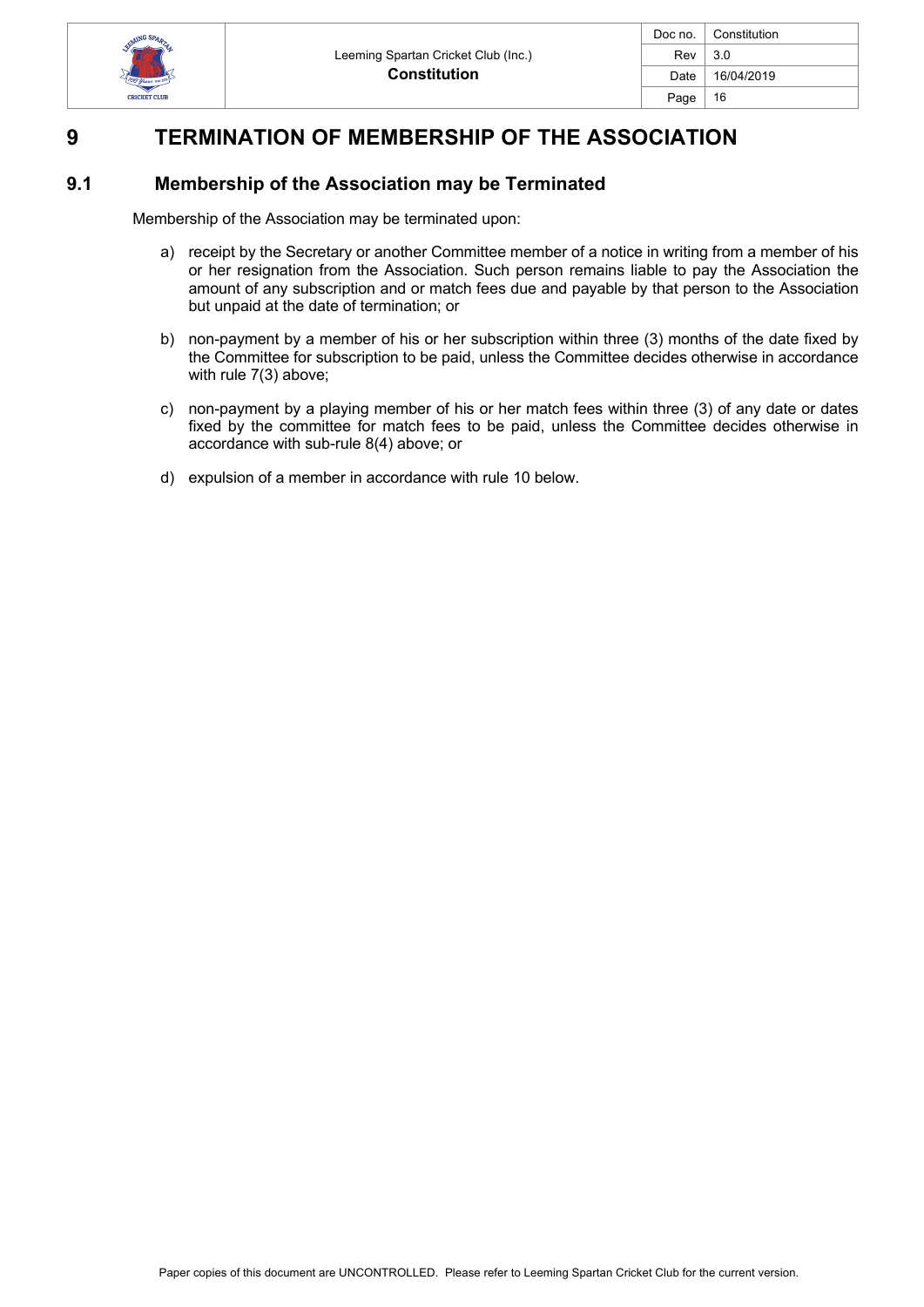

| Doc no. | Constitution |
|---------|--------------|
| Rev     | 3.0          |
| Date    | 16/04/2019   |
| Page    | 17           |

# **10 SUSPENSION OR EXPULSION OF MEMBERS**

### **10.1 Committee to Consider**

If the Committee considers that a member should be suspended or expelled from membership of the Association because his or her conduct is detrimental to the interests of the Association, the Committee must communicate, either orally or in writing, to the member:

- (a) notice of the proposed suspension or expulsion and of the time, date and place of the Committee meeting at which the question of that suspension or expulsion will be decided; and
- (b) particulars of that conduct;
- (c) not less than 30 days before the date of the Committee meeting referred to in paragraph (a).

#### **10.2 Communication of Suspension or Expulsion**

At the Committee meeting referred to in a notice communicated under sub-rule 10(1) above, the Committee may, having afforded the member concerned a reasonable opportunity to be heard by, or to make representations in writing to, the Committee suspend or expel or decline to suspend or expel that member from membership of the Association and must, forthwith after deciding whether or not to suspend or expel that member, communicate that decision in writing to that member.

#### **10.3 Membership Cessation**

Subject to sub-rule 10.5 below, a member has membership suspended or ceases to be a member fourteen (14) days after the day on which the decision to suspend or expel a member is communicated to the club under sub-rule 10.2.

#### **10.4 Appeals**

A member who is suspended or expelled under sub-rule 10.2 must, if the member wishes to appeal against that suspension or expulsion, give notice to the Secretary of his or her intention to do so within the period of fourteen (14) days referred to in sub-rule 10.3 above.

#### **10.5 Notice given under sub-rule 10(4)**

When notice is given under sub-rule 10(4):

- (a) the Association in a general meeting, must either confirm or set aside the decision of the Committee to suspend or expel the member, after having afforded the member who gave that notice a reasonable opportunity to be heard by, or to make representations in writing to, the Association in the general meeting;
- (b) the member who gave that notice is not suspended or does not cease to be a member unless and until the decision of the Committee to suspend or expel the member is confirmed under this subrule.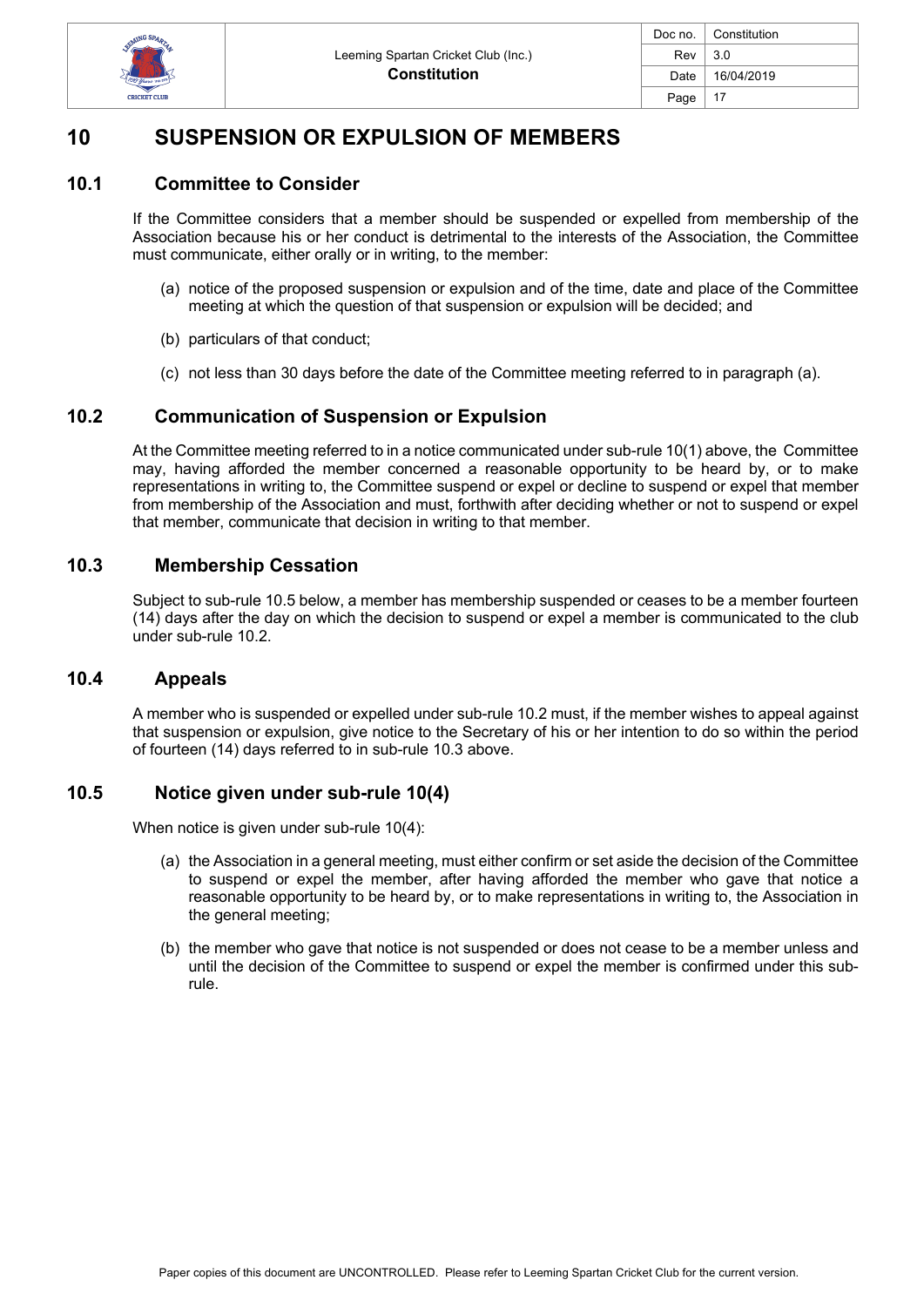

# **11 COMMITTEE OF MANAGEMENT**

### **11.1 Committee of Management shall consist of**

Subject to rule 5 above, the affairs of the Association will be managed exclusively by a committee of Management consisting of:

- (a) a President;
- (b) Two Vice-Presidents;
- (c) a Secretary;
- (d) a Treasurer; and
- (e) not less than 4 other persons, all of whom must be members of the Association referred to as General Committee members.

wherein 11.1(a) to (d) above shall be referred to as the "Executive".

### **11.2 Elected Committee Members**

Executive Committee Members must be elected to membership of the Committee at an Annual General Meeting or appointed under sub-rule 11(8).

### **11.3 Term of Appointment of Committee Member**

Subject to sub-rules 11(4) and 11(7) below, a Committee member's term will be from his or her election at an annual general meeting until the election referred to in sub-rule 11(2) above at the next annual general meeting after his or her election, but he or she is eligible for re-election to membership of the Committee.

#### **11.4 Eligibility for Election or Re-election**

A person who is eligible for election or re-election under this rule may:

- (i) propose or second himself or herself for election or re-election; and
- (ii) vote for himself or herself.

#### **11.5 Nominations not Exceeding the Number of Vacancies**

If the number of persons nominated for election to membership of the Committee does not exceed the number of vacancies in that membership to be filled:

- (i) the Secretary must report accordingly to; and
- (ii) the President must declare those persons to be duly elected as members of the Committee

at, the annual general meeting concerned.

### **11.6 Vacancies Remain sub rule 11(5)**

If vacancies remain on the Committee after the declaration under rule 11(6), additional nominations of Committee members may be accepted from the floor of the annual general meeting. If such nominations from the floor do not exceed the number of vacancies the President must declare those persons to be duly elected as members of the Committee. Where the number of nominations from the floor exceeds the remaining number of vacancies on the Committee, elections for those positions must be conducted.

# **11.7 Vacancies Remain sub rule 11(6) & 15**

If a vacancy remains on the Committee after application of sub-rule 11(7), or when a casual vacancy within the meaning of rule 15 occurs in the membership Committee:

Paper copies of this document are UNCONTROLLED. Please refer to Leeming Spartan Cricket Club for the current version.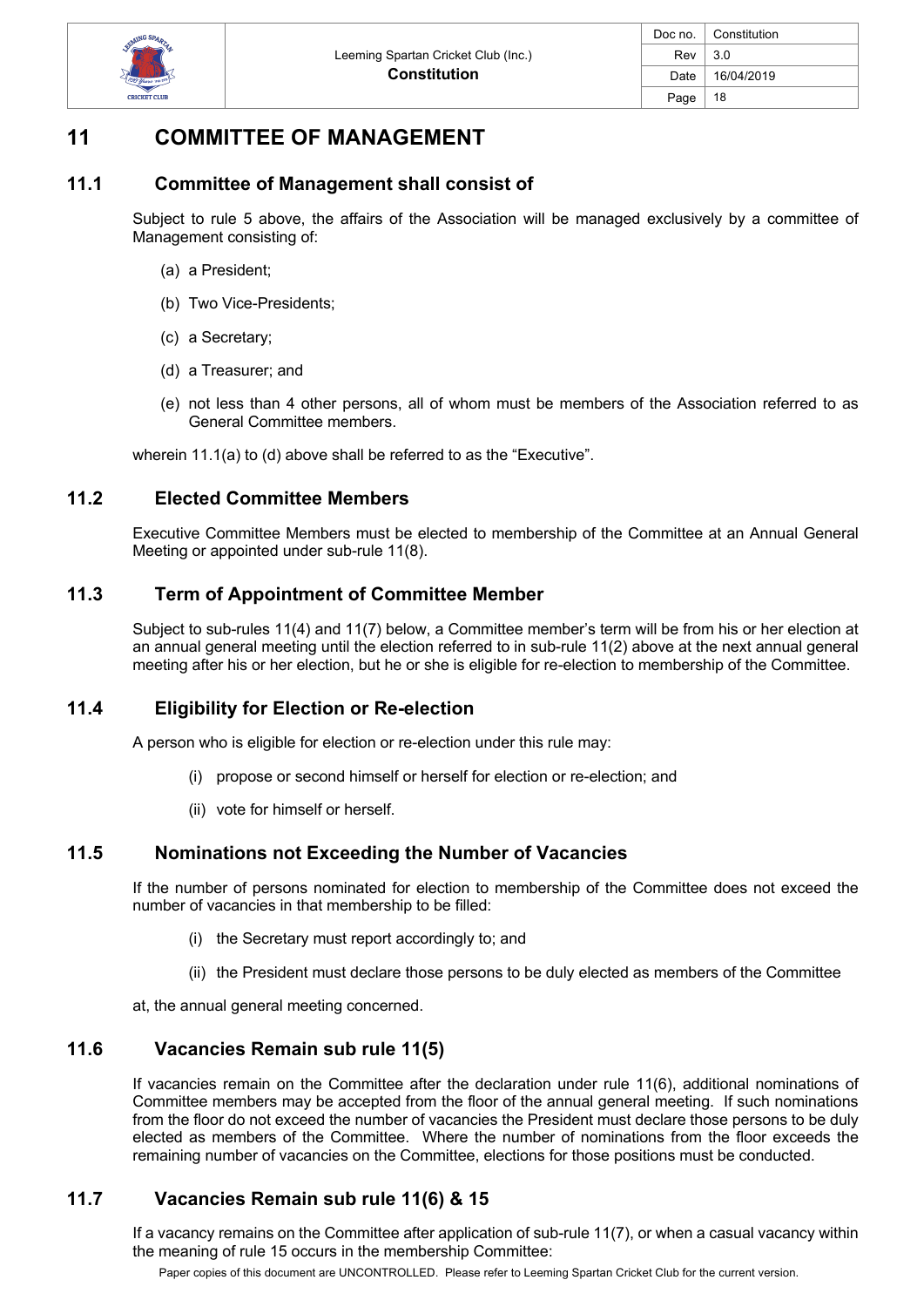

- a) the Committee may appoint a member to fill that vacancy; and
- b) a member appointed under this sub-rule will:
	- (i) hold office until the election referred to in sub-rule 11(2); and
	- (ii) be eligible for election to membership if the Committee,

at the next following annual general meeting.

#### **11.8 Delegations**

The Committee may delegate, in writing, to one to more sub-committees (consisting of such member or members of the Association as the Committee thinks fit) the exercise of such functions of the Committee as are specified in the delegation other than:

- a) the power of delegation; and
- b) a function, which is a duty, imposed on the Committee by the Act or any other law.

#### **11.9 Delegations Subject to Conditions**

Any delegation under sub-rule 11(9) may be subject to such conditions and limitations as to the exercise of that function or as to time and circumstances as are specified in the written delegation and the Committee may continue to exercise any function delegated.

# **11.10 Delegations may be Revoked**

The Committee may revoke wholly or in part any delegation under sub-rule 11(9).

#### **11.11 Committee Responsibilities**

The Committee must:

- a) Manage the Associations premises between 1 October and 31 March each year;
- b) Liaise with the LSA;
- c) Liaise with the SMCA;
- d) In compliance with sub-rule 11(9) to 11(11) inclusive, supply delegates to both the LSA and the SMCA as Authorised by the Committee;
- e) appoint Association coaches;
- f) appoint Association teams' Captains;
- g) appoint sub-committees, including a sub-committee to manage junior members;
- h) determine trophies;
- i) appoint a reviewer or auditor to verify the Associations financial records if required to do so under the Act.

# **11.12 Appointed Patron**

#### *11.12.1 Appointment of Patron*

The Executive Committee may appoint a Patron as soon as practical after the Annual General Meeting.

The Patron may attend and speak at Committee meetings only with invitation from the Executive Committee.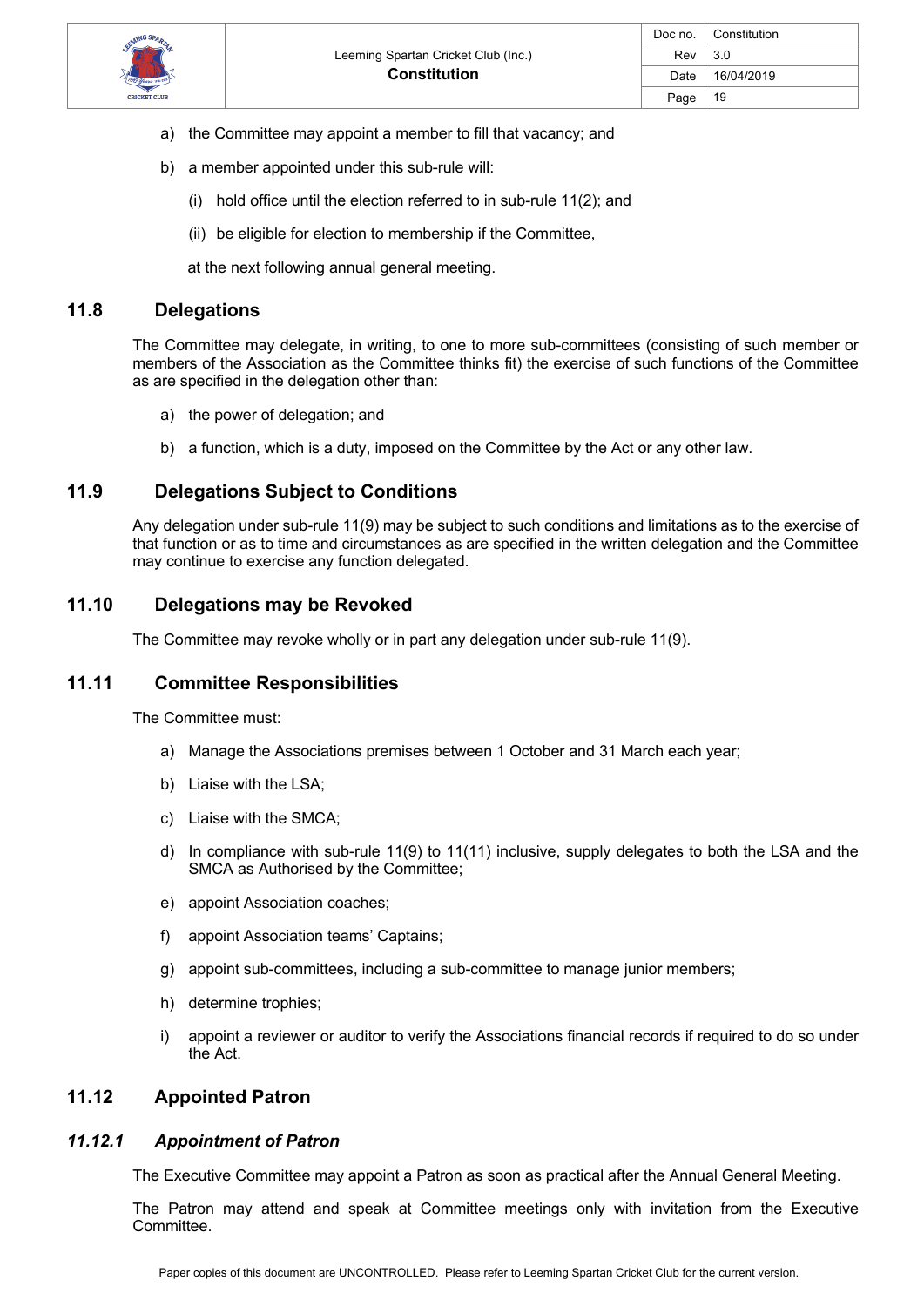

The Patron shall not have voting rights.

The Patron does not carry any responsibilities or liabilities and cannot make any decisions on behalf of the Association.

#### *11.12.2 Qualifications for Patron*

(a) The Patron may be a non-member who lends their Name and support to the association. The Patron have specific skills in commerce, finance, marketing, law or business generally of such other skills that complement the Executive Committee composition but need not have experience in or exposure to the sport of cricket. A Patron may become a member of The Association.

#### *11.12.3 Term of Appointment*

- (a) Appointed Patron may be appointed by the Elected Executive Committee in accordance with this Constitution for a term of one year, which shall commence from the conclusion of the Annual General Meeting or General Meeting at which the Appointment occurs until the commencement of the next Annual General Meeting.
- (b) A Patron may be appointed each year.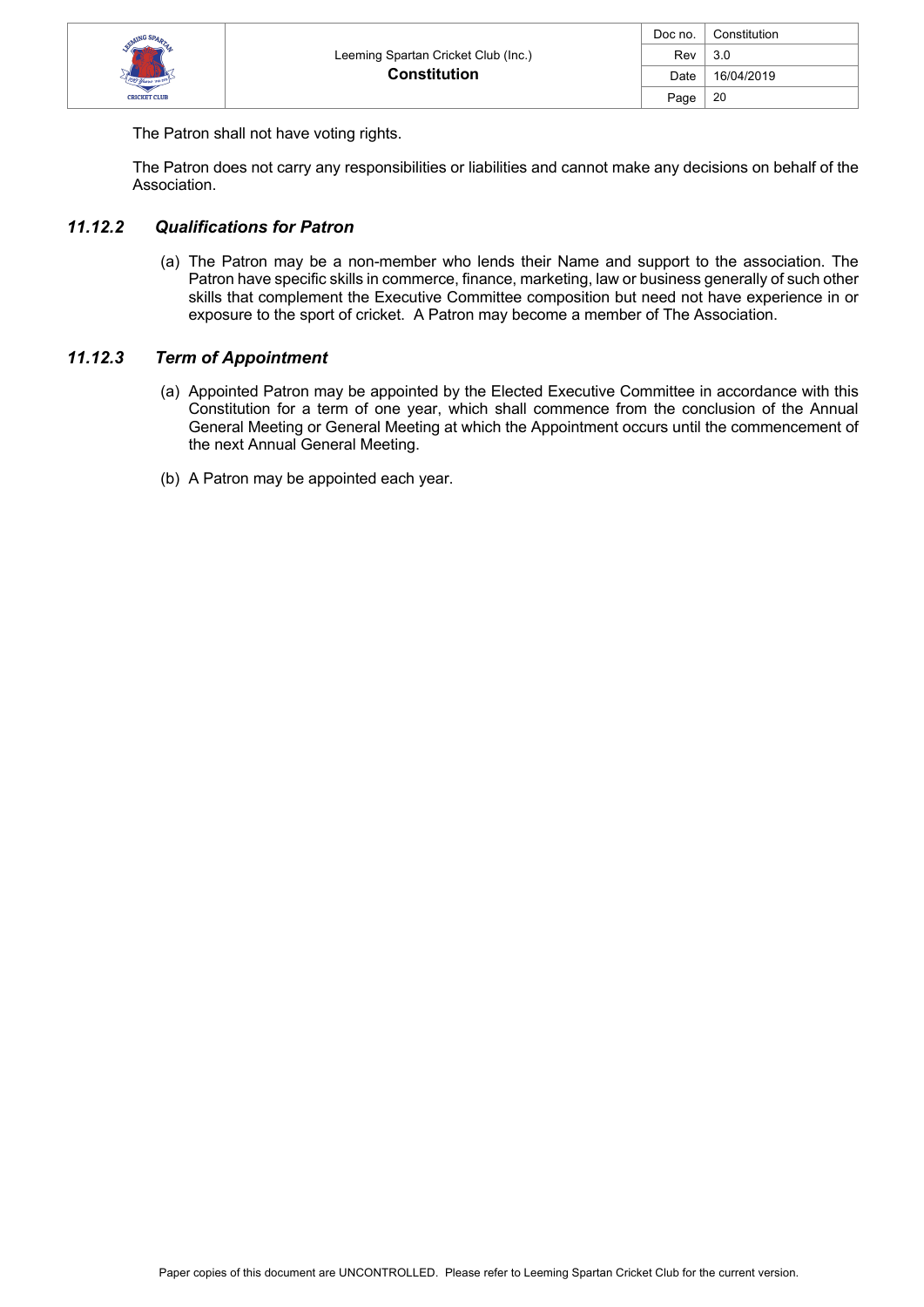

# **12 PRESIDENT, VICE PRESIDENTS**

### **12.1 President to Preside**

Subject to this rule, the President must preside at all Committee meetings and Association Member's Meetings.

### **12.2 Absence from General Meeting**

In the event of the absence from a general meeting of:

- a) the President, one of the Vice-Presidents;
- b) both the President and a Vice-President, the other Vice President;
- c) the President and the Vice Presidents, a member elected by the other members present at the general meeting,

must preside at the general meeting.

#### **12.3 Absence from Committee Meeting**

In the event of the absence from a committee meeting of:

- a) the President, one of the Vice-Presidents;
- b) both the President and a Vice-President, the other Vice President;
- c) the President and the Vice Presidents, a member elected by the other members present at the general meeting,

must preside at the general meeting.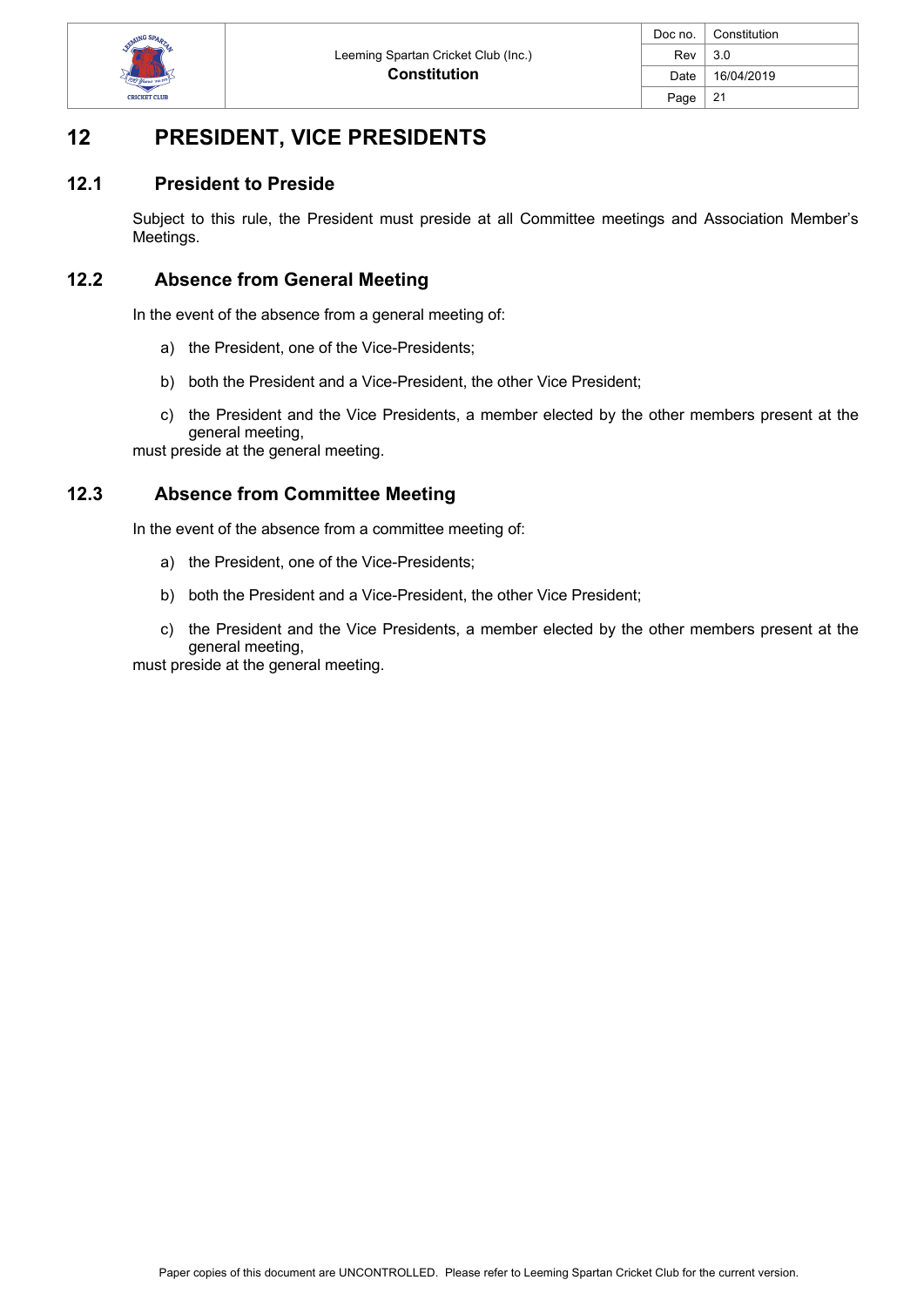

# **13 SECRETARY**

# **13.1 Secretary's Duties**

The Secretary must-

- a) coordinate the correspondence of the Association;
- b) keep full and correct minutes of the proceedings of the Committee and the Association;
- c) comply on behalf of the Association with:
	- (i) section 55 of the Act with respect to the register of members as referred to in rule 6 above; and
	- (ii) section 22 of the Act by keeping and maintaining in an up-to-date condition the rules of the Association and,
	- (iii) section 35 of the Act where upon the request of a member of the Association, shall make the rules available to the member; and
	- (iv) section 53 of the Act by maintaining a record of:
		- A. the names and addresses of the persons who constitute the Committee and persons who hold the offices or the Association provided for by these rules; and
		- B. the name and address of any person who is authorised to use the common seal under rule 23 below of the Association; and
		- C. the name and address of any person who is appointed or acts as trustee on behalf of the association
- d) Notwithstanding sub-rule 13(1)(c)(iv) above and also incompliance with sub-rule 6(3) above, upon the request of a member of the Association make available the record for the inspection of the member and the member may make a copy of or take an extract from the record but shall have no right to remove the record for that purpose;
- e) unless the members resolve otherwise at a general meeting, have custody of all books, documents, records and registers of the Association, including those referred to in sub-rule 12(1)(c) above other than those required by rule 14 below to be kept and maintained by, or in the custody of the Treasurer;
- f) perform such other duties as are imposed by these rules on the Secretary.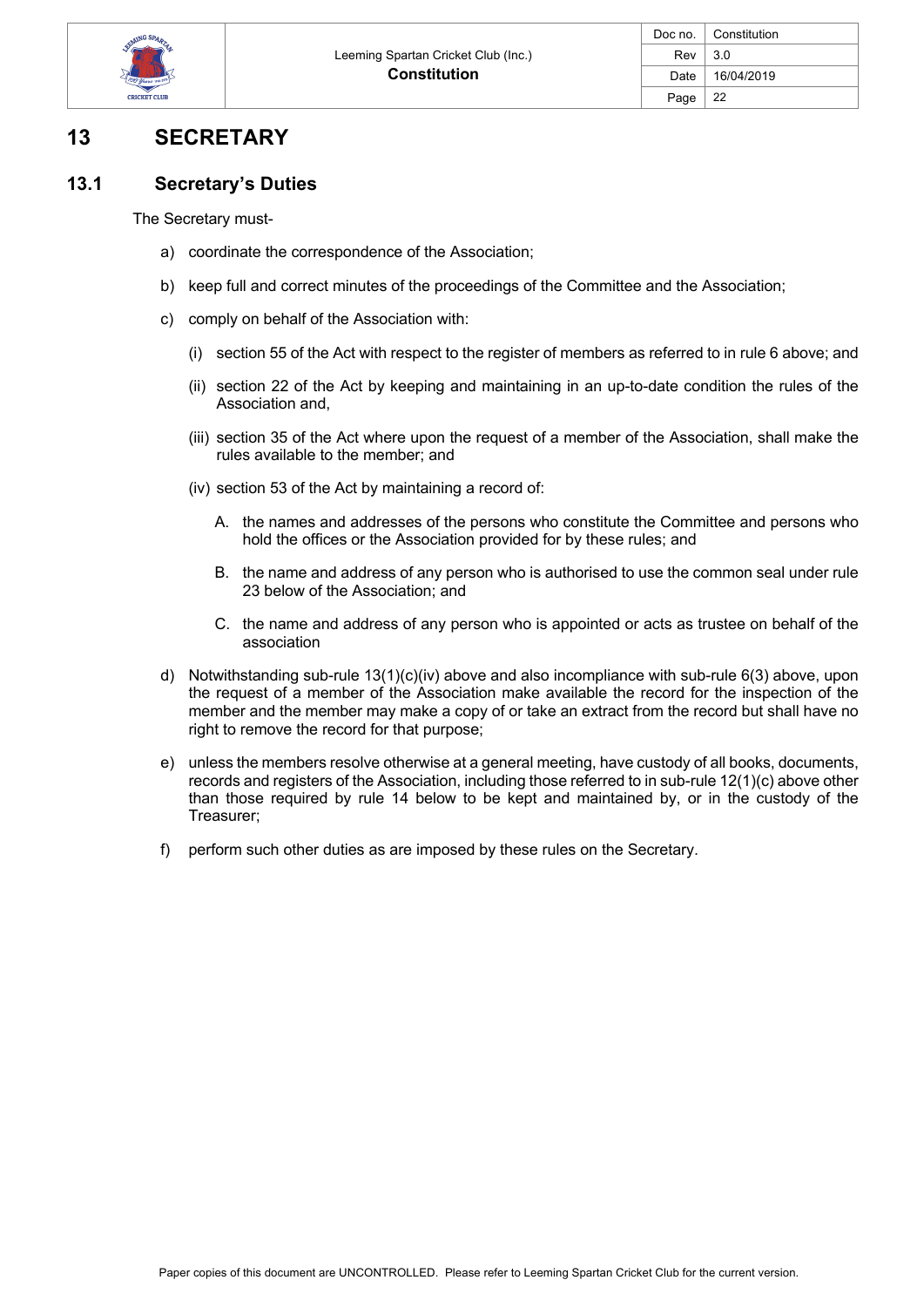

# **14 TREASURER**

### **14.1 Treasurer's Duties**

The Treasurer must:

- a) be responsible for the receipt of all moneys paid to or received by or by him on behalf of, the Association and shall issue receipts for those moneys in the name of the Association;
- b) pay all moneys referred to in sub-rule  $14(1)(a)$  above into such account or accounts of the Association as the Committee may from time to time direct;
- c) make payments from the funds of the Association with the authority of a general meeting or of the Committee and in so doing ensure that all cheques are signed by himself or herself and at least one other Authorised or by any two others as are authorised by the Committee;
- d) keep such accounting records of the association:
	- (i) as correctly record and explain the financial transactions and financial position of the Association;
	- (ii) in such a manner as will enable true and fair accounts of the Association to be prepared from time to time
	- (iii) in such a manner as will enable true and fair accounts of the Association to be conveniently and properly reviewed or audited
	- (iv) submitting to members at each Annual General Meeting of the Association accounts of the Association showing the financial position of the Association at the end of the immediately preceding year.
- e) whenever directed to do so by the President, submit to the Committee a report, balance sheet or financial statement in accordance with that direction.
- f) unless the members resolve otherwise at a general meeting, have custody of all securities, books and documents of a financial nature and accounting records of the Association, including those referred to in sub-rule 14(1)(d) & (e) above.
- g) perform such other duties as are imposed by these rules on the Treasurer.

#### **14.2 Financial Reports**

- a) the Treasurer must comply on behalf of the Association with section 63 of the Act with respect to the accounting records of the Association by ensuring the financial report for a financial year consists of:
	- (i) the financial statements for the year; and
	- (ii) the notes to the financial statements; and\the management committee's declaration about the statements and notes.
- b) The notes to the financial statements of the Association are:
	- (i) the disclosures required by the regulations; and
	- (ii) notes required by the accounting standards; and
	- (iii) any other information necessary to give a true and fair view of the financial position and performance of the association.

#### **14.3 Management Committee Declaration**

a) the Treasurer shall cause the Associations Committee to make such a declaration of the Committee stating: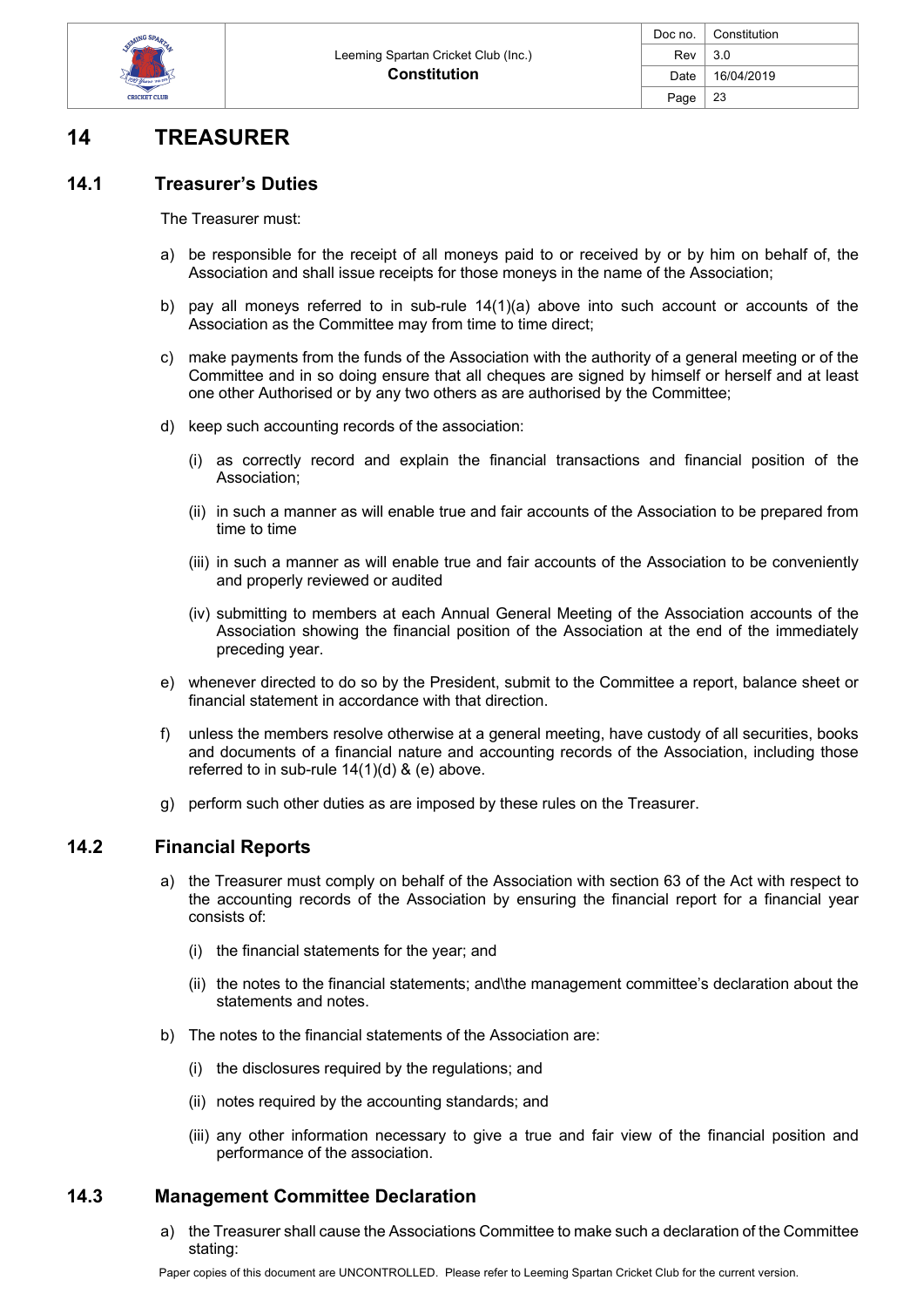

- (i) whether, in the Committee's opinion, there are reasonable grounds to believe that the association will be able to pay its debts as and when they become due and payable; and
- (ii) whether, in the Committee's opinion, the financial statements and notes are in accordance with this Part.
- b) the associations Committee's declaration must:
	- (i) be made in accordance with a resolution of the Committee; and
	- (ii) specify the date on which the declaration is made; and
	- (iii) be signed by at least 2 members of the Committee who are authorised to do so by the Committee.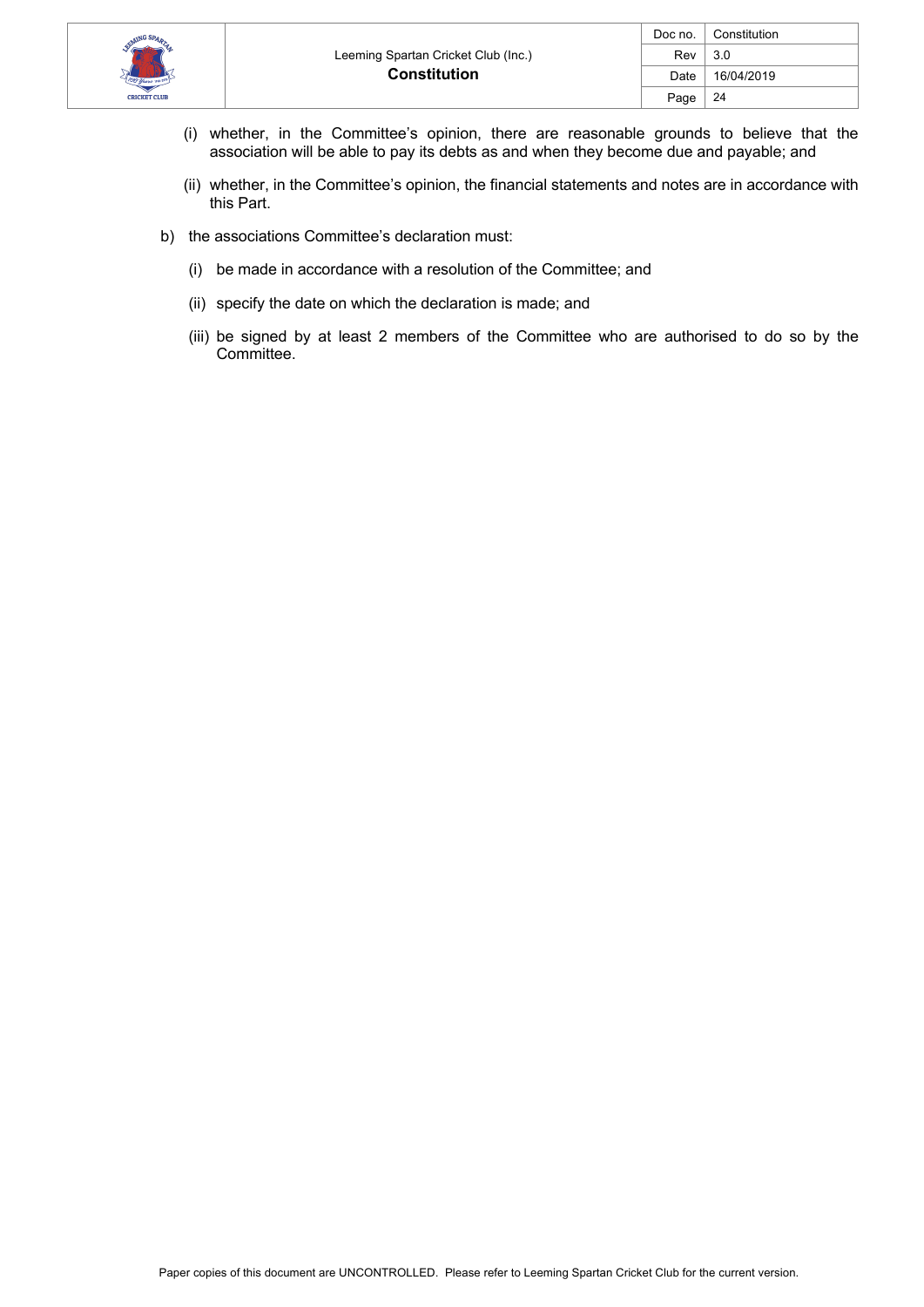

| Doc no. | Constitution |
|---------|--------------|
| Rev     | 3.0          |
| Date    | 16/04/2019   |
| Page    | 25           |
|         |              |

# **15 CASUAL VACANCIES IN MEMBERSHIP OF COMMITTEE**

A casual vacancy occurs in the office of a Committee member and that office becomes vacant if the Committee member:

- a) dies;
- b) resigns by notice in writing delivered to the President or, if the Committee member is the President, to the Vice-President and that resignation is accepted by resolution of the Committee;
- c) is convicted of an offence under the Act;
- d) is permanently incapacitated by mental or physical ill-health;
- e) is absent from more than:
	- (i) three (3) consecutive Committee meetings; or
	- (ii) three (3) Committee meetings in the same financial year without tendering an apology to the person presiding at each of those Committee meetings;

of which meetings the member received notice, and the Committee has resolved to declare the office vacant;

- f) ceases to be a member of the Association; or
- g) is the subject of a resolution passed by a general meeting of member's terminating his or her appointment as a Committee member.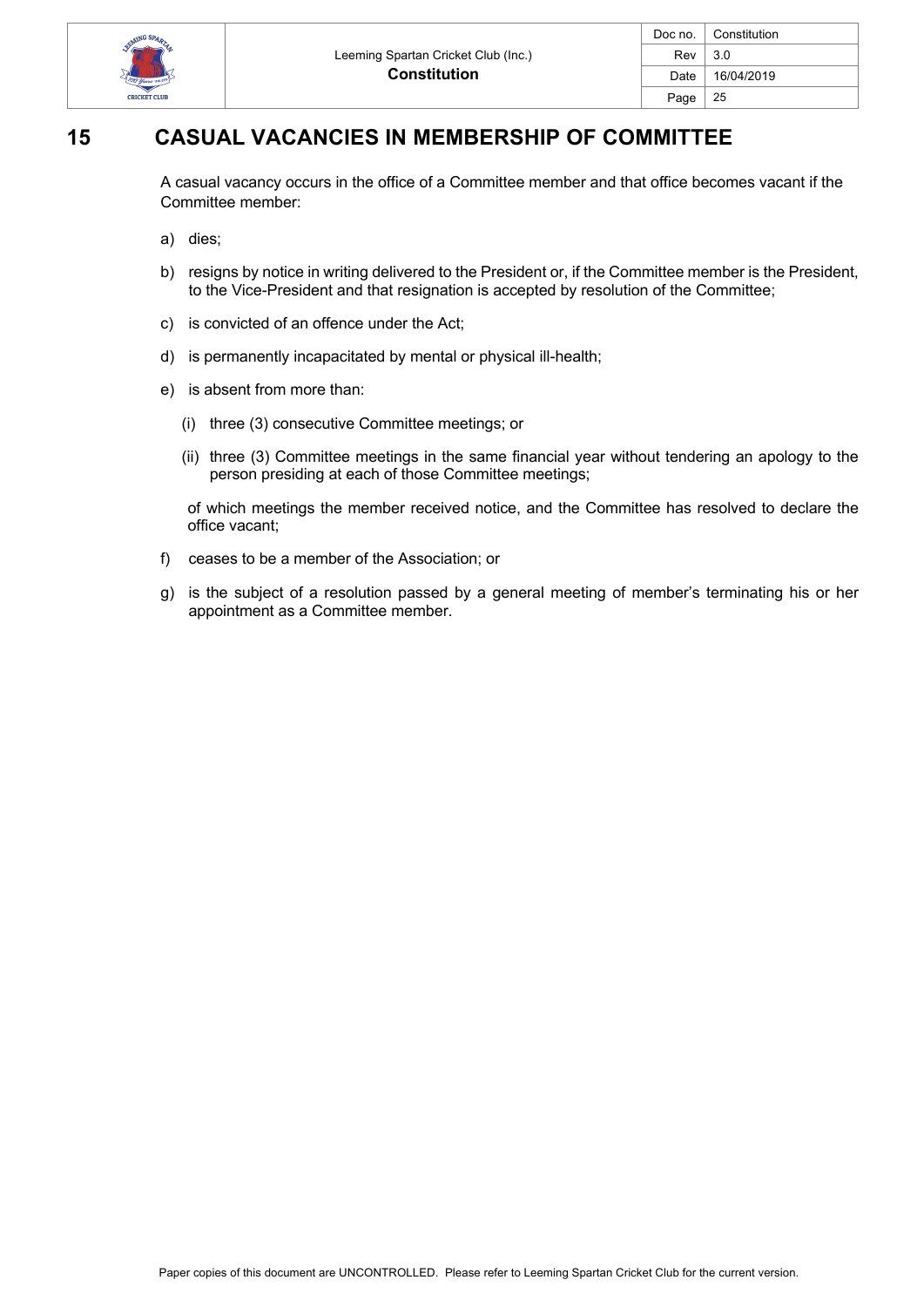

| Doc no. | Constitution |
|---------|--------------|
| Rev     | 3.0          |
| Date    | 16/04/2019   |
| Page    | 26           |

# **16 PROCEEDINGS OF THE COMMITTEE**

#### **16.1 Committee to meet**

The Committee must meet together for the dispatch of business not less than six (6) times in the calendar year, following the Annual General Meeting of the Association at such place and times as the Committee determine. The Secretary shall, on the request of two Executive Committee members, convene a meeting of the Committee within thirty (30) days.

#### **16.2 Committee Member votes**

Each Committee member has a deliberative vote.

### **16.3 Questions arising at a Committee meeting**

A question arising at a Committee meeting must be decided by a majority of votes, but, if there no majority, the person presiding at the Committee meeting will have a casting vote in addition to his or her deliberative vote.

#### **16.4 Quorum**

At a Committee meeting, five (5) Committee members constitute a quorum.

### **16.5 Order of business**

Subject to these rules, the procedure and order of business to be followed at a Committee meeting must be determined by the Committee members present at the Committee meeting.

#### **16.6 Disclosure of Material Personal Interest**

A Committee member having any direct or indirect material personal interest in a matter being considered at a Committee meeting must:

- (a) as soon as he or she becomes aware of that interest, disclose the nature and extent of his or her interest to the Committee; and
- (b) as soon as he or she becomes aware of that interest, disclose the nature and extent of his or her interest at the next general meeting of the Association; and
- (c) not take part in any deliberations or decision of the Committee with respect to that matter.
- (d) must not be afforded a vote on that matter.

#### **16.7 Disclosure of Material Personal Interest does not apply**

Sub-rule 16(6) does not apply with respect to a material personal interest that exists only by virtue of the fact that the member of the Committee is an employee of the Association or if that material personal interest exists only by virtue of the fact that the member of the committee is a member of a class of persons for whose benefit the Association is established

# **16.8 Recording of Disclosure of Material Personal Interest**

The Secretary must cause every disclosure made under sub-rule 16(6) by a member of the Committee to be recorded in the minutes of the meeting of the Committee at which it is made.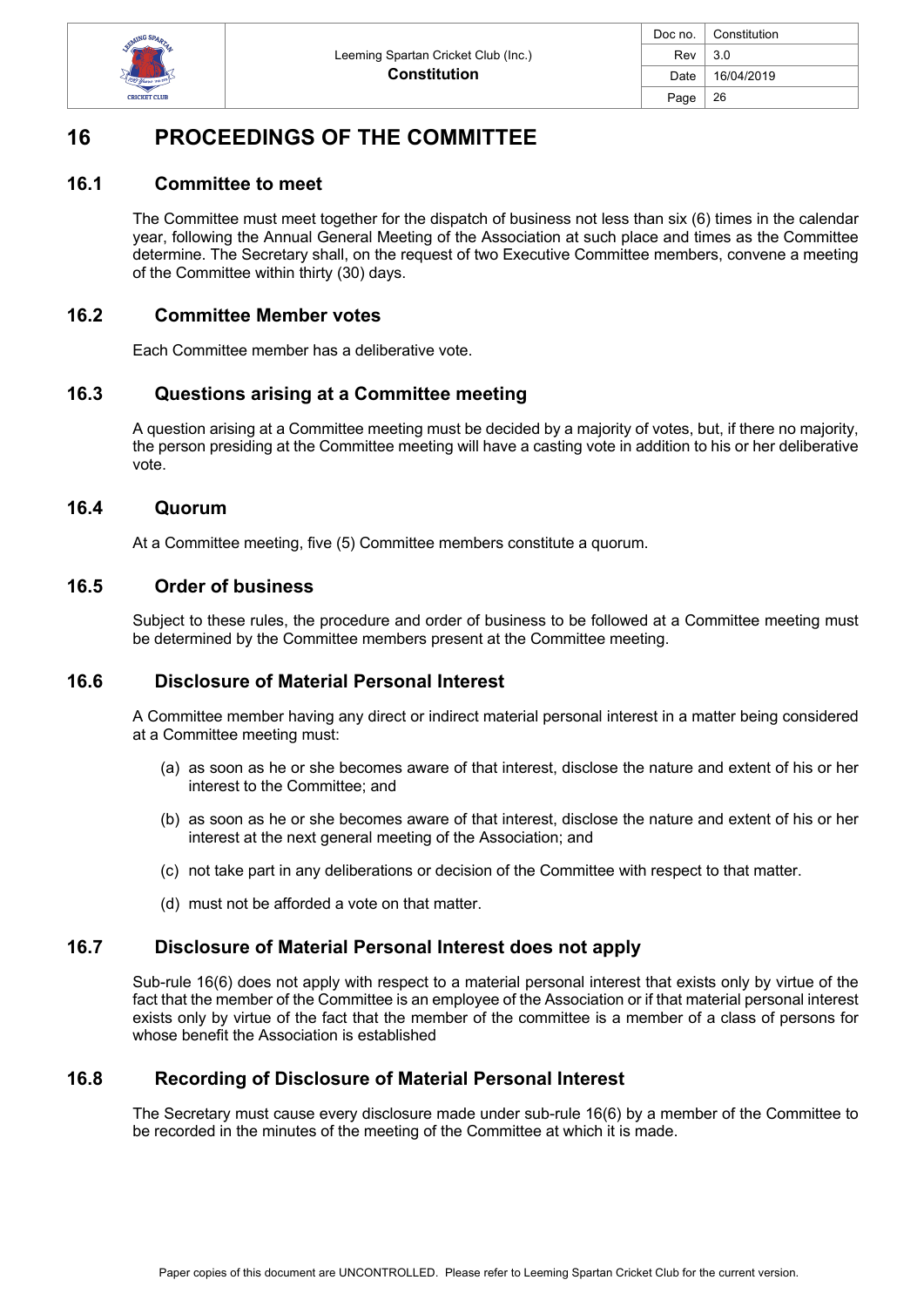

# **17 GENERAL MEETINGS**

# **17.1 Notice of General Meeting**

The Committee:

- (a) may at any time convene a General Meeting for discussions with members about the Association's business;
- (b) must convene Annual General Meetings within the time limits provided for the holding of such meetings by section 50 of the Act, that is, in every calendar year within 6 months after the end of the Association's financial year or such longer period as may in a particular case be allowed by the Commissioner; and
- (c) must, within 30 days of:
	- (i) receiving a request in writing to do so from not less than two-thirds members (66%), convene a special general meeting for the purpose specified in that request; or
	- (ii) the Secretary receiving a notice under rule 10(4) convenes a general meeting to deal with the appeal to which that notice relates.
- (d) must, after receiving a notice under rule 5(4), convene a general meeting, no later than the next annual general meeting, at which the appeal referred to in the notice will be dealt with. Failing that, the applicant is entitled to address the Association at that next annual general meeting in relation to the Committee's rejection of his or her application and the Association at that meeting must confirm or set aside the decision of the Committee.

# **17.2 Request for Special General Meeting**

The members making a request referred to in rule 17(1)(c)(i) must:

- (a) state in that request the purpose for which the special general meeting concerned is required; and
- (b) sign that request.

# **17.3 Special General Meeting Not convened by Committee**

If a special general meeting is not convened within the relevant period of twenty-one (21) days referred to:

(a) in rule 17(1)(c)(i) the members who made the request concerned may themselves convene a special general meeting as if they were the Committee; or

(b) in rule 17(1)(c)(ii) the member who gave the notice concerned may convene a special general meeting as if he or she were the Committee.

# **17.4 Expenses incurred under sub-rule 17(3)(a) or (b)**

When a special general meeting is convened under sub-rule 17(3)(a) or (b) the Association must pay the reasonable expenses of convening and holding the special general meeting.

# **17.5 Notice of Special General Meeting**

Subject to rule17.1 the Secretary must give all members not less than fourteen (14) days' notice of a special general meeting and that notice must specify:

- (a) when and where the general meeting concerned is to be held; and
- (b) particulars of the business to be transacted at the general meeting concerned and the order in which that business is to be transacted.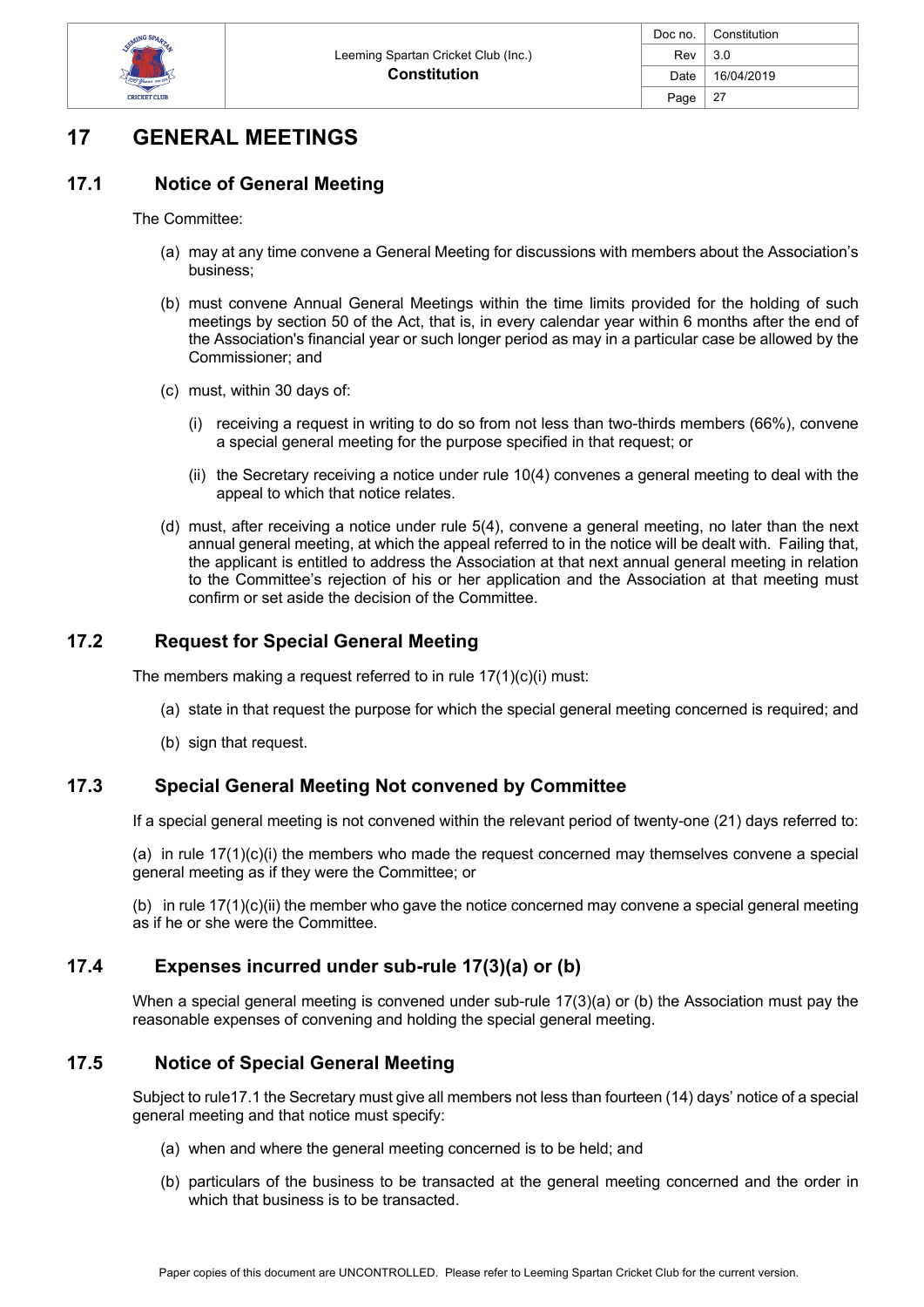

# **17.6 Notice of Annual General Meeting**

Subject to sub-rule 17(7) below, the Secretary must give to all members not less than twenty-one (21) days' notice of an annual general meeting and that notice must specify

- (a) when and where the annual general meeting is to be held.
- (b) the particulars and order in which business is to be transacted; as follows:
	- (i) first, the consideration of the accounts and reports of the committee
	- (ii) second, the election of Committee members to replace outgoing Committee members; and
	- (iii) third, any other business required consideration by the Association at the general meeting.
- (c) The Secretary shall distribute, at least fourteen (14) days prior to the annual general meeting, an agenda for the meeting stating the business to be transacted, together with any notice of motion received or forms applicable to the intended business.

### **17.7 Special Resolution**

A special resolution may be moved either at a special general meeting or at an annual general meeting, however the Secretary must give to all members not less than twenty-one (21) days' notice of the meeting at which a special resolution is to be proposed. In addition to those matters specified in rule sub-rule 17(5) or 17(6) as relevant, the notice must also include the resolution to be proposed and the intention to propose the resolution as a special resolution.

# **17.8 Notice of Special Resolution**

The Secretary must give a notice under sub-rule 17(5), (6) or (7) by:

- (a) serving it on a member personally; or
- (b) sending it by post to a member at the address of the member appearing in the register of members kept and maintained and in keeping with rule 6 above.
- (c) sending it by electronic mail to a member at the address of the member appearing in the register of members kept and maintained and in keeping with rule 6 above.

#### **17.9 Notice by Post**

When a notice is sent by post under sub-rule 17(8)(b), sending of the notice will be deemed to be properly effected if the notice is sufficiently addressed and posted to the member concerned by ordinary prepaid mail.

#### **17.10 Notice by Electronic Mail**

When a notice is sent by electronic mail under sub-rule 17(8)(c), sending of the notice will be deemed to be properly effected if the notice is sent and no "error" transmission is received.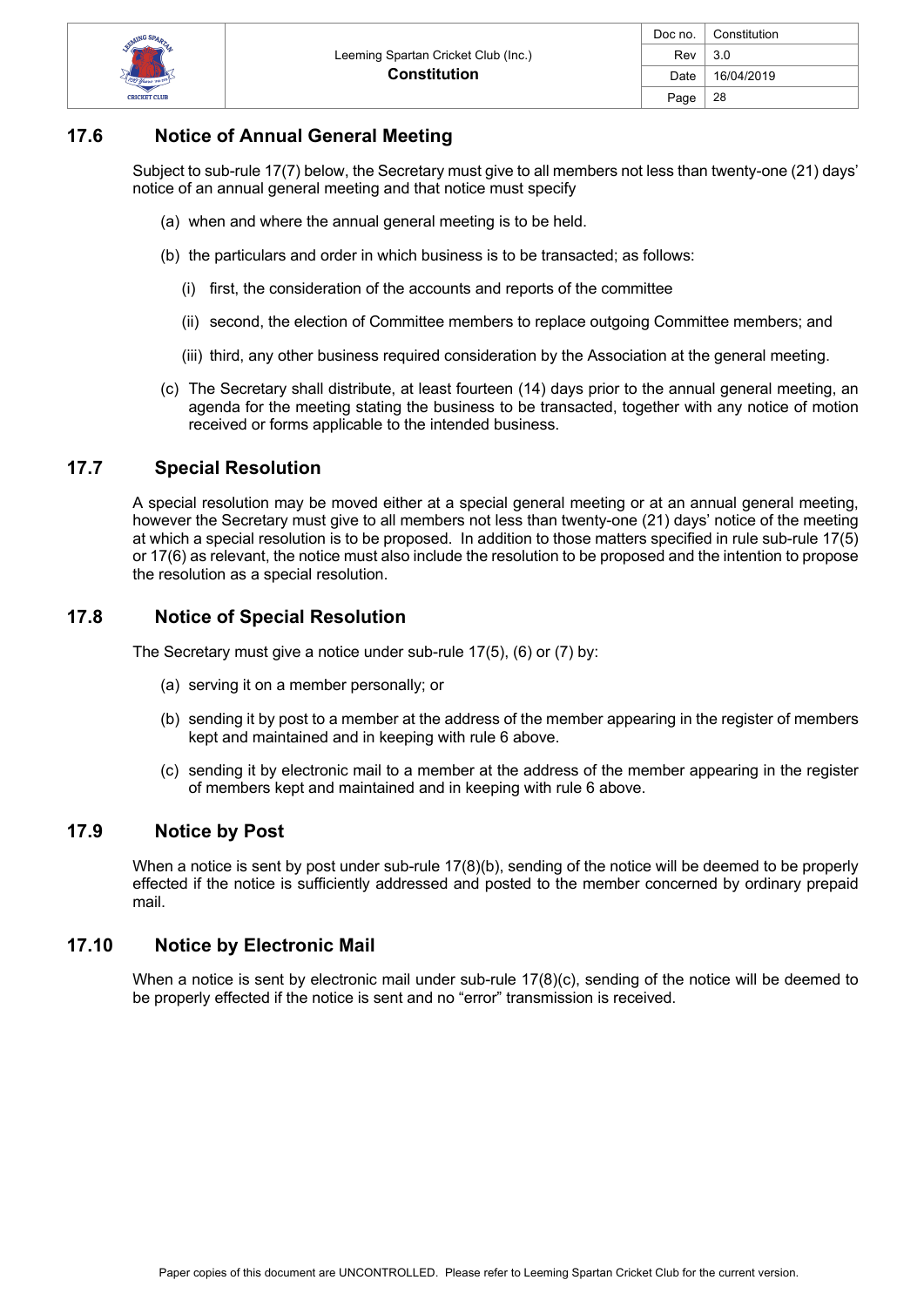

# **18 QUORUM AT GENERAL MEETINGS**

### **18.1 Quorum**

At a General Meeting fifteen (15) members present in person constitute a quorum.

# **18.2 Adjournment of General Meeting**

If within two (2) hours after the time specified for the holding of a general meeting in a notice given under sub-rule 17(5) or 17(6):

- (a) as a result of a request or notice referred to in rule 17(1)(c) or as a result of action taken under rule 17(3) a quorum is not present, the general meeting lapses; or
- (b) otherwise than as a result of a request, notice or action referred to in sub-rule  $18(2)(a)$  the General Meeting stands adjourned to the same time on the same day in the following week and to the same venue.

### **18.3 Quorum at Adjourned General Meeting**

If within thirty (30) minutes of the time appointed by sub-rule 18(2)(b) for the resumption of an adjourned general meeting a quorum is not present, the members who are present in person or by proxy may nevertheless proceed with the business of that general meeting as if a quorum were present.

### **18.4 President May Adjourn**

The President may, with the consent of a general meeting at which a quorum is not present, and must, if so directed by such a general meeting, adjourn that general meeting from time to time and from place to place.

#### **18.5 Business at Adjourned General Meeting**

There must not be transacted at an adjourned general meeting any business other than the business left unfinished or on the agenda at the time when the general meeting was adjourned.

# **18.6 General Meeting Adjourned for 30 Days or More**

When a general meeting is adjourned for thirty (30) days or more, the Secretary must give notice under rule 17 of the adjourned general meeting as if that general meeting were a fresh general meeting.

#### **18.7 Voting at General Meetings**

At a general meeting:

- (a) an ordinary resolution put to the vote will be decided by a majority of votes cast on a show of hands, subject to rule 9; and
- (b) a special resolution put to the vote will be decided in accordance with section 51 of the Act as defined in rule 2 above, and, if a poll is demanded, in accordance with rules 9 and 11 above where in so by the votes of not less than three-fourths of the members of the association who cast a vote at the meeting.

#### **18.8 Declaration by President**

A declaration by the President of a general meeting that a resolution has been passed as an ordinary resolution at the meeting will be evidence of that fact unless, during the general meeting at which the resolution is submitted, a poll is demanded in accordance with rule 9.

# **18.9 Poll Demanded by President**

At a general meeting, a poll may be demanded by the President or by three or more members present in person or by proxy and, if so demanded, must be taken in such manner as the President directs.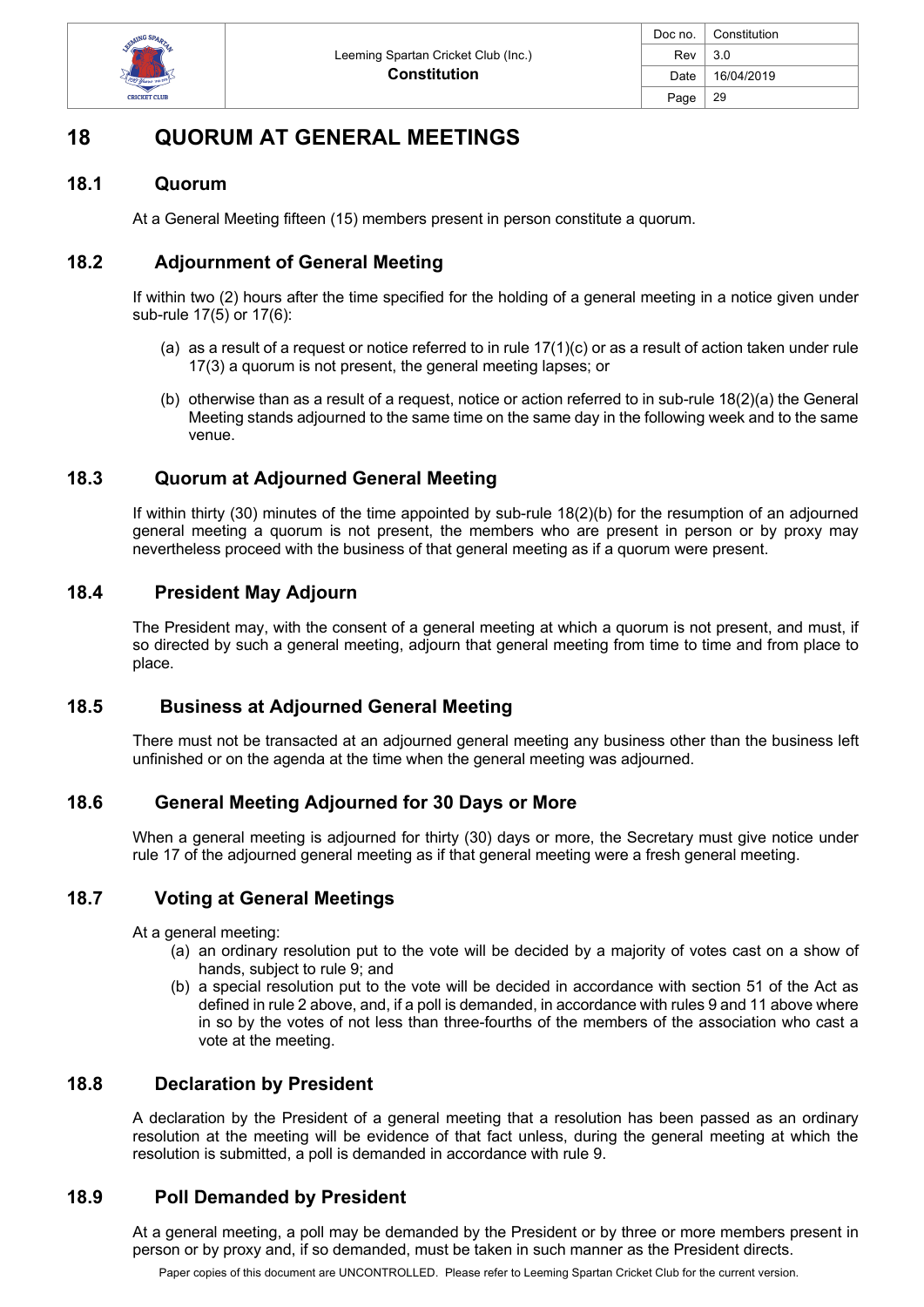

| Doc no. | Constitution |
|---------|--------------|
| Rev     | 3.0          |
| Date    | 16/04/2019   |
| Page    | 30           |

# **18.10 Declaration of Poll**

If a poll is demanded and taken under rule 9 in respect of an ordinary resolution, a declaration by the President of the result of the poll is evidence of the matter so declared.

#### **18.11 Poll to be taken**

A poll demanded under rule 18.9 must be taken immediately on that demand being made.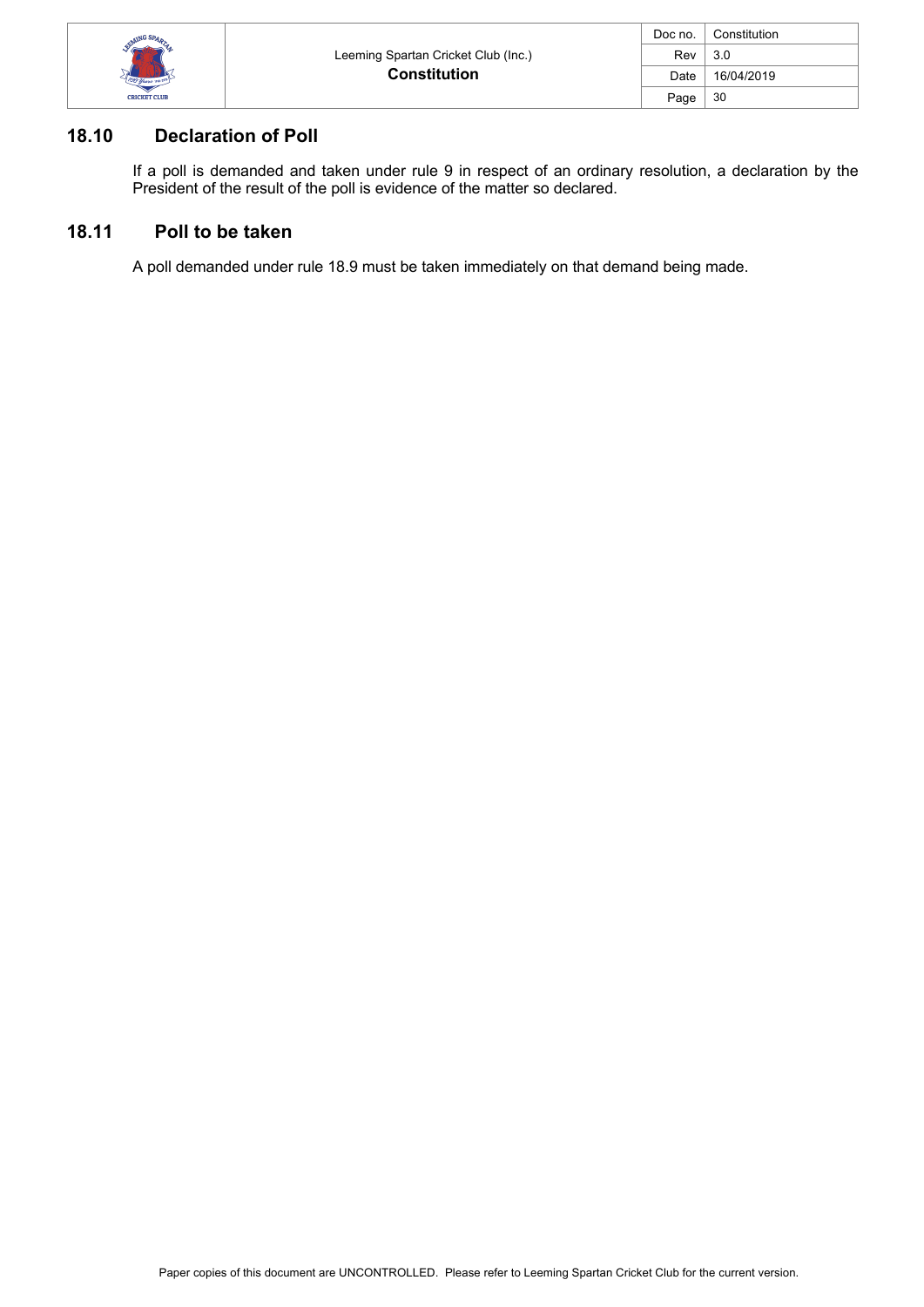

|        | Doc no.   Constitution |
|--------|------------------------|
| Rev    | 3.0                    |
| Date I | 16/04/2019             |
| Page   | 31                     |

# **19 MINUTES OF MEETINGS OF ASSOCIATION**

#### **19.1 Proper Minutes of Procedings**

The Secretary must cause proper minutes of all proceedings of all general meetings and Committee meetings to be taken and then to be entered within 30 days after the holding of each general meeting or Committee meeting, as the case requires, in a minute book kept for that purpose.

### **19.2 Minutes Checked and Signed as Correct**

The President must ensure that the minutes taken of a general meeting or Committee meeting under rule 1, are checked and signed as correct by the person presiding at the general meeting or Committee meeting to which those minutes relate or by the person presiding at the next succeeding general meeting or Committee meeting, as the case requires.

#### **19.3 Minutes are Evidence**

When minutes have been entered and signed as correct under this rule, they are, until the contrary is proved, evidence that-

- (a) the general meeting or Committee meeting to which they relate (in this sub-rule called "the meeting") was duly convened and held;
- (b) all proceedings recorded as having taken place at the meeting did in fact take place at the meeting; and
- (c) all appointments or elections purporting to have been made at the meeting have been validly made.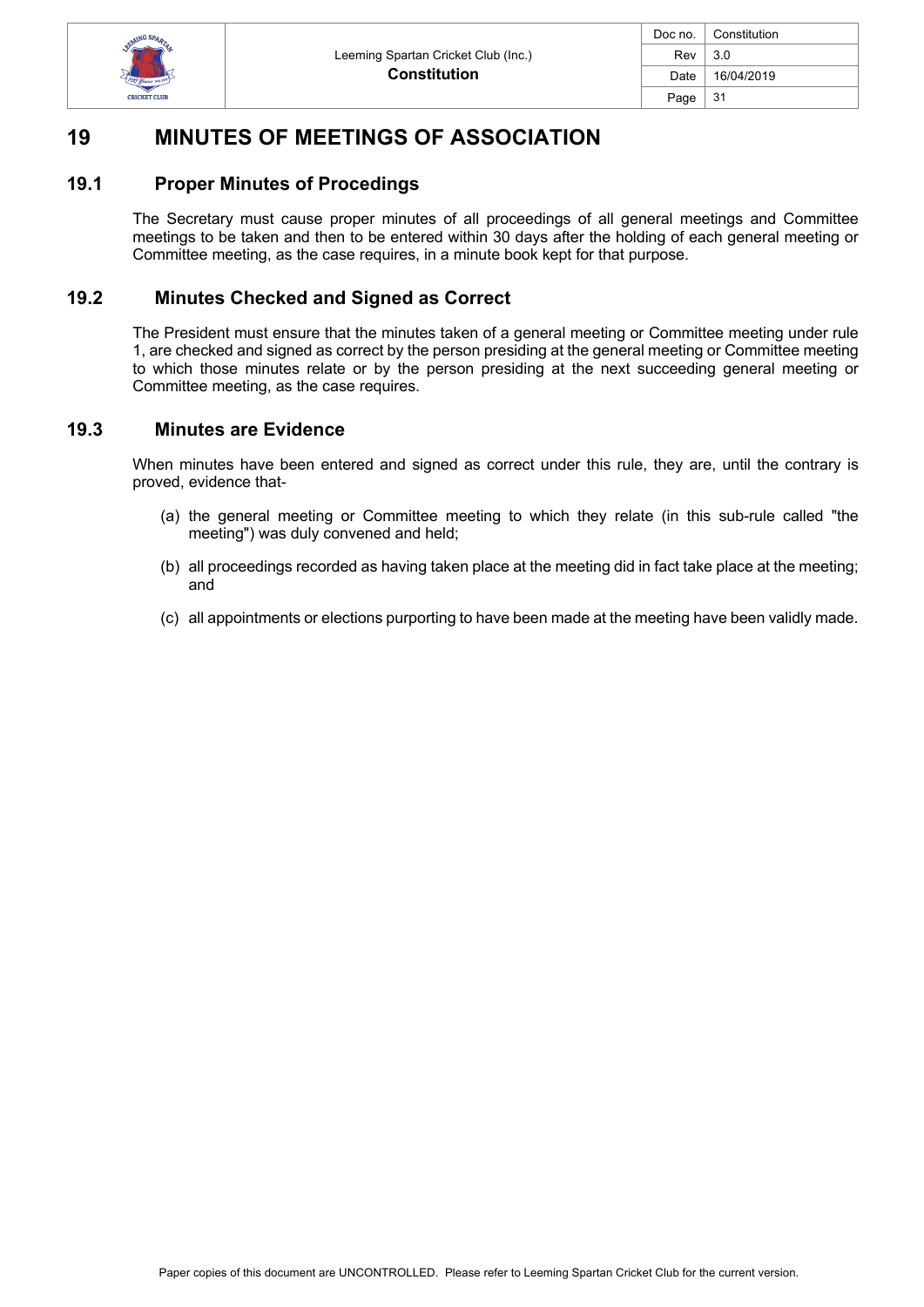| MING SPAR           |                                     | Doc no. | Constitution |
|---------------------|-------------------------------------|---------|--------------|
|                     | Leeming Spartan Cricket Club (Inc.) | Rev     | 3.0          |
| 100 years in        | <b>Constitution</b>                 | Date    | 16/04/2019   |
| <b>CRICKET CLUB</b> |                                     | Page    | -32          |

# **20 VOTING**

Subject to these rules, each member present in person or by proxy at a meeting is entitled to a deliberative vote.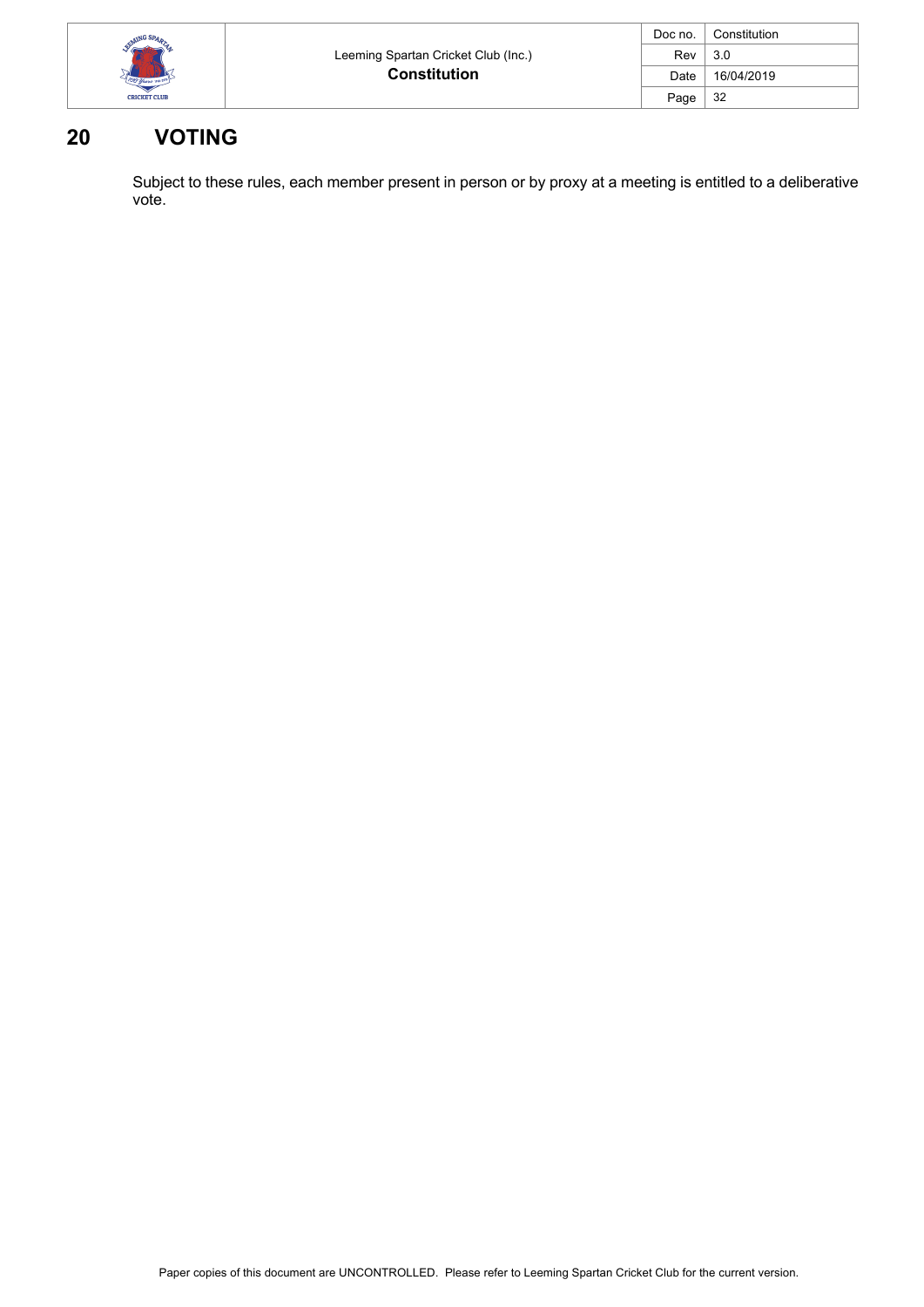

| Doc no. | Constitution |
|---------|--------------|
| Rev     | 3.0          |
| Date    | 16/04/2019   |
| Page    | 33           |

# **21 PROXY VOTING**

A member (in this rule called "the appointing member") may appoint in writing another member who is a natural person to be the proxy of the appointing member and to attend, and vote on behalf of the appointing member at, any general meeting.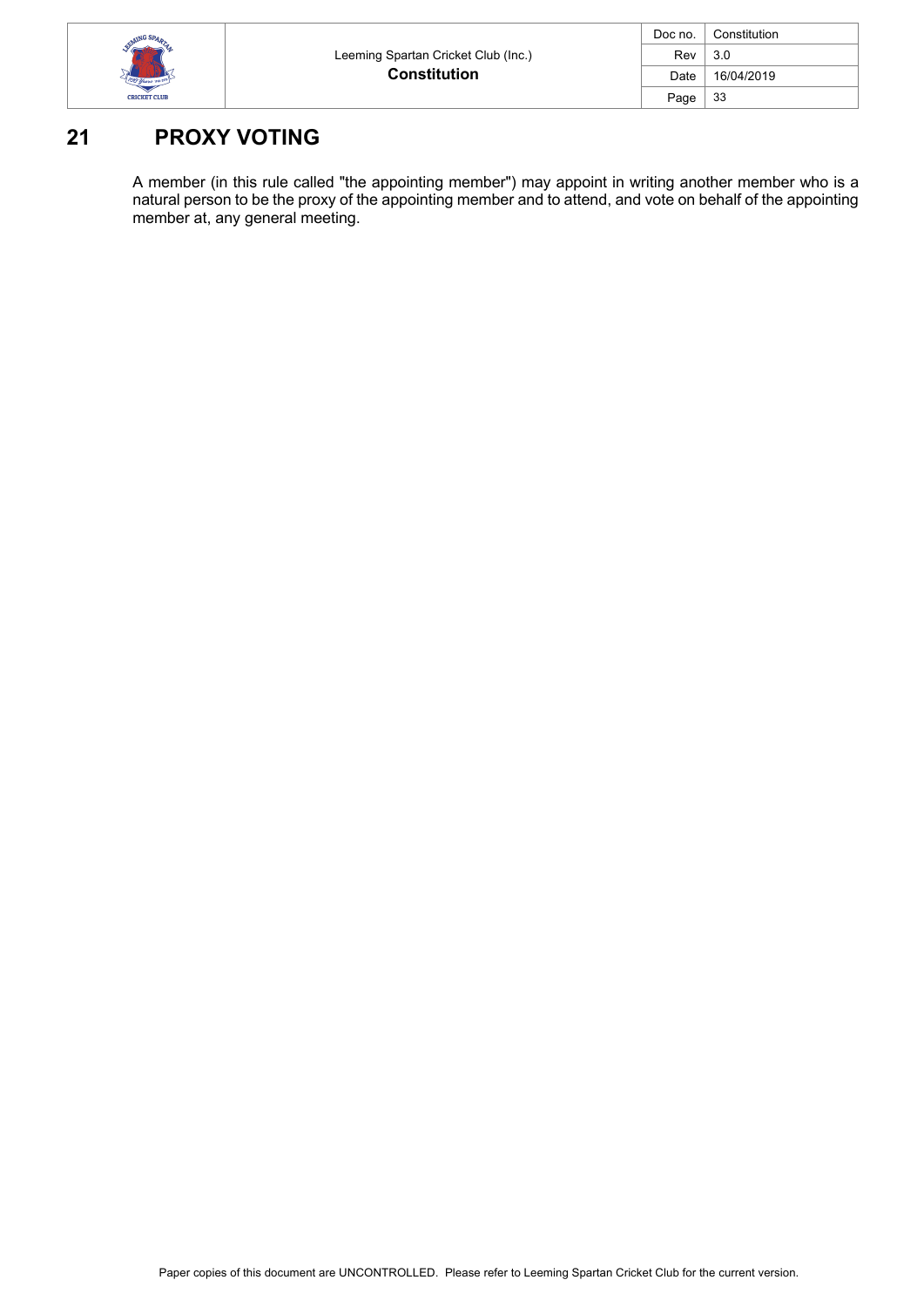

# **22 RULES OF THE ASSOCIATION**

# **22.1 Alter or Rescind Rules**

The Association may alter or rescind these rules, or make rules additional to these rules, in accordance with the procedure set out in section 30 of the Act, which is as follows:

- (a) Subject to sub-rules 22(1)(d) and 22(1)(e) below the Association may alter its rules by special resolution but not otherwise;
- (b) Within one month of the passing of a special resolution altering its rules, or such further time as the Commissioner may in a particular case allow (on written application by the Association), the Association must lodge with the Commissioner notice of the special resolution setting out particulars of the alteration together with a certificate given by a member of the Committee certifying that the resolution was duly passed as a special resolution and that the rules of the Association as so altered conform to the requirements of this Act;
- (c) An alteration of the rules of the Association does not take effect until sub-rule 22(1)(b) is complied with;
- (d) An alteration of the rules of the Association having effect to change the name of the Association does not take effect until sub-rules  $22(1)(a)$  to  $22(1)(c)$  are complied with and the approval of the Commissioner is given to the change of name;
- (e) An alteration of the rules of the Association having effect to alter the objects or purposes of the Association does not take effect until sub-rules  $22(1)(a)$  to  $22(1)(c)$  are complied with and the approval of the Commissioner is given to the alteration of the objects or purposes.
- (f) Within 14 days after making any amendment or alteration or addition to the Constitution the Secretary shall notify the Department of Commerce and provide confirmation advice to the Department of Racing, Gaming and Liquor.

# **22.2 Rules are Binding**

These rules bind every member and the Association to the same extent as if every member and the Association had signed and sealed these rules and agreed to be bound by all their provisions.

#### **22.3 By-Laws**

If the Association makes any by-laws under sub-rule 22(1) those by-laws are deemed to form part of these rules.

#### **22.4 Committee to Formulate By-Laws**

The Committee may (by itself or by delegation to a committee) formulate, approve, issue, adopt, interpret and amend such by-laws, regulations and policies for the proper advancement, management and administration of the Association, the advancement of the objects of the Association and the sport of cricket as it thinks necessary or desirable. Such By-Laws must be consistent with this Constitution.

# **22.5 By-Laws Binding**

All By-Laws made under this rule shall be binding on the Association and its Membership.

# **22.6 By-Laws Deemed Applicable**

All By-Laws, regulations and policies of the Association in force at the date of the approval of this Constitution under the Act in so far as such by-laws, regulations and policies are not inconsistent with, or have been replaced by this Constitution, shall be deemed to be By-Laws under this rule.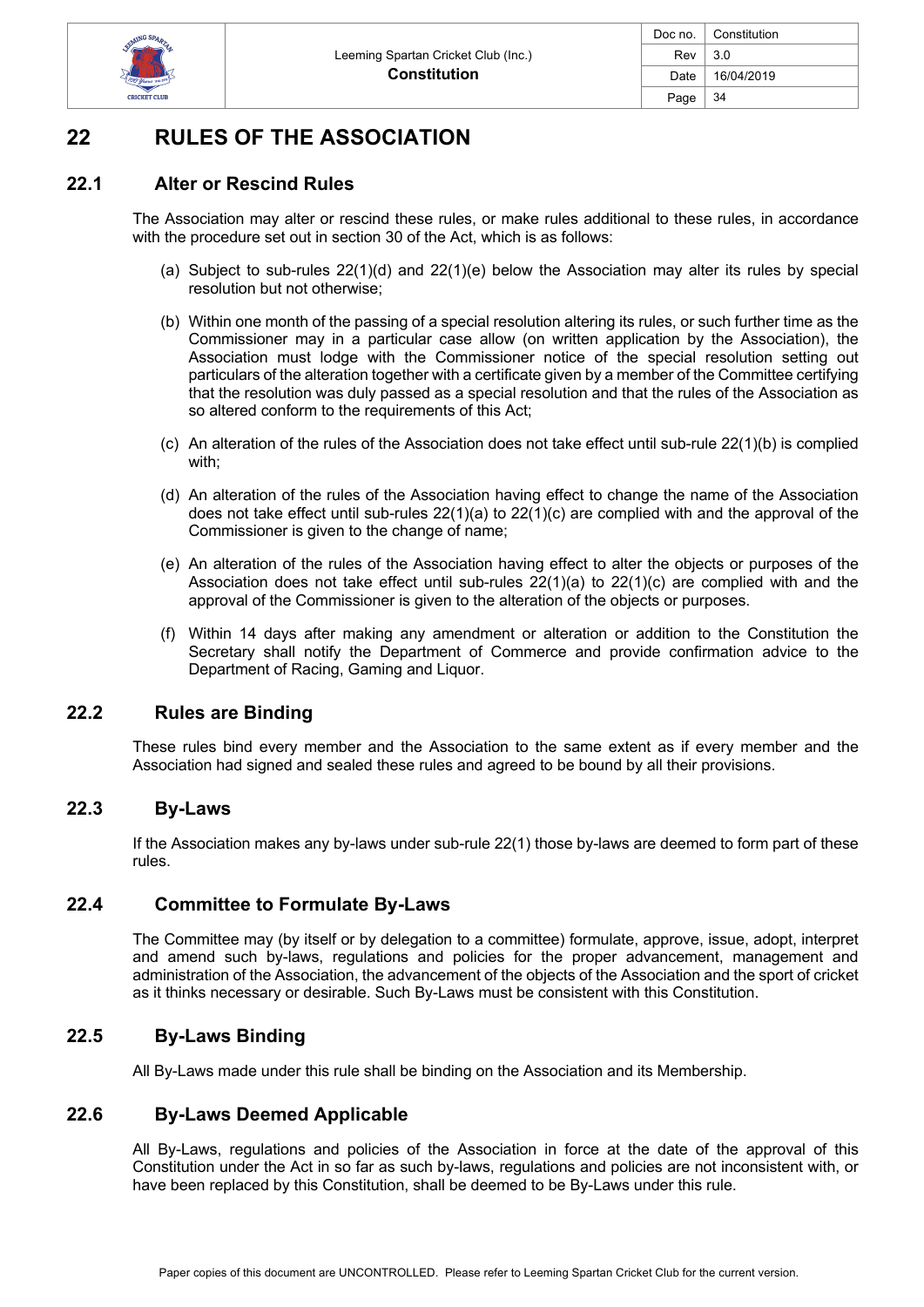

| Doc no. | Constitution |
|---------|--------------|
| Rev     | 3.0          |
| Date    | 16/04/2019   |
| Page    | 35           |

# **22.7 Notices Binding on Members**

Amendments, alterations, interpretations or other changes to By-Laws shall be advised to the membership by means of notices approved by the Committee and prepared and issued by the Secretary. Members shall be obliged to draw such notices to their own attention. Notices are binding upon the membership the Association.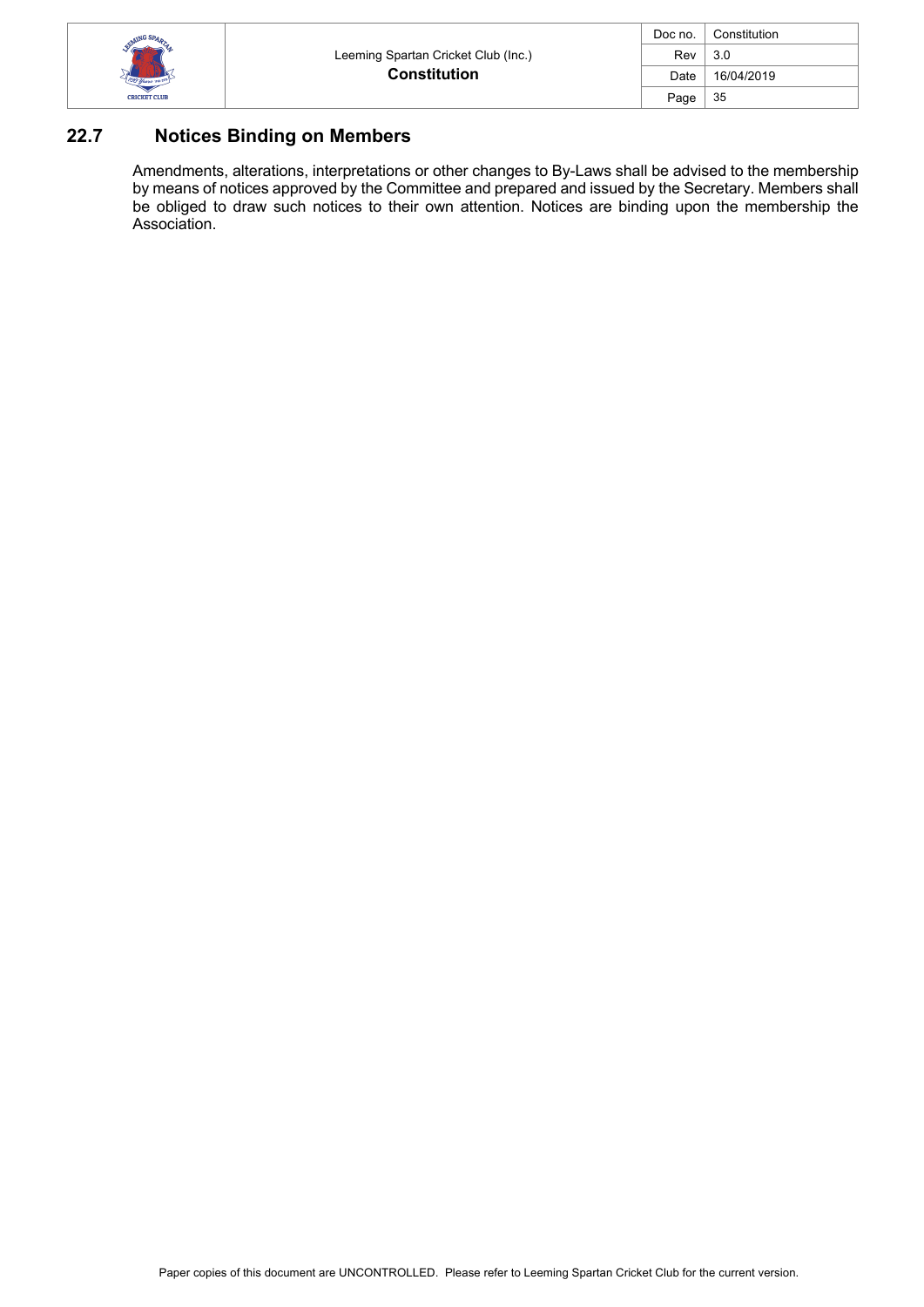

| Doc no. $\vert$ | Constitution |
|-----------------|--------------|
| Rev             | 3.0          |
| Date I          | 16/04/2019   |
| Page            | 36           |

# **23 COMMON SEAL OF THE ASSOCIATION**

### **23.1 Seal to contain Corporate Name**

The Association must have a common seal on which its corporate name appears in legible characters.

### **23.2 Seal not to be Used**

The common seal of the Association must not be used without the express authority of the Committee and every use of that common seal must be recorded in the minute book referred to in rule 19.

### **23.3 Affixing the Seal**

The affixing of the common seal of the Association must be witnessed by any two of the President, the Secretary and the Treasurer.

### **23.4 Safe Custody of the Seal**

The common seal of the Association must be kept in the custody of the Secretary or of such other person as the Committee from time to time decides.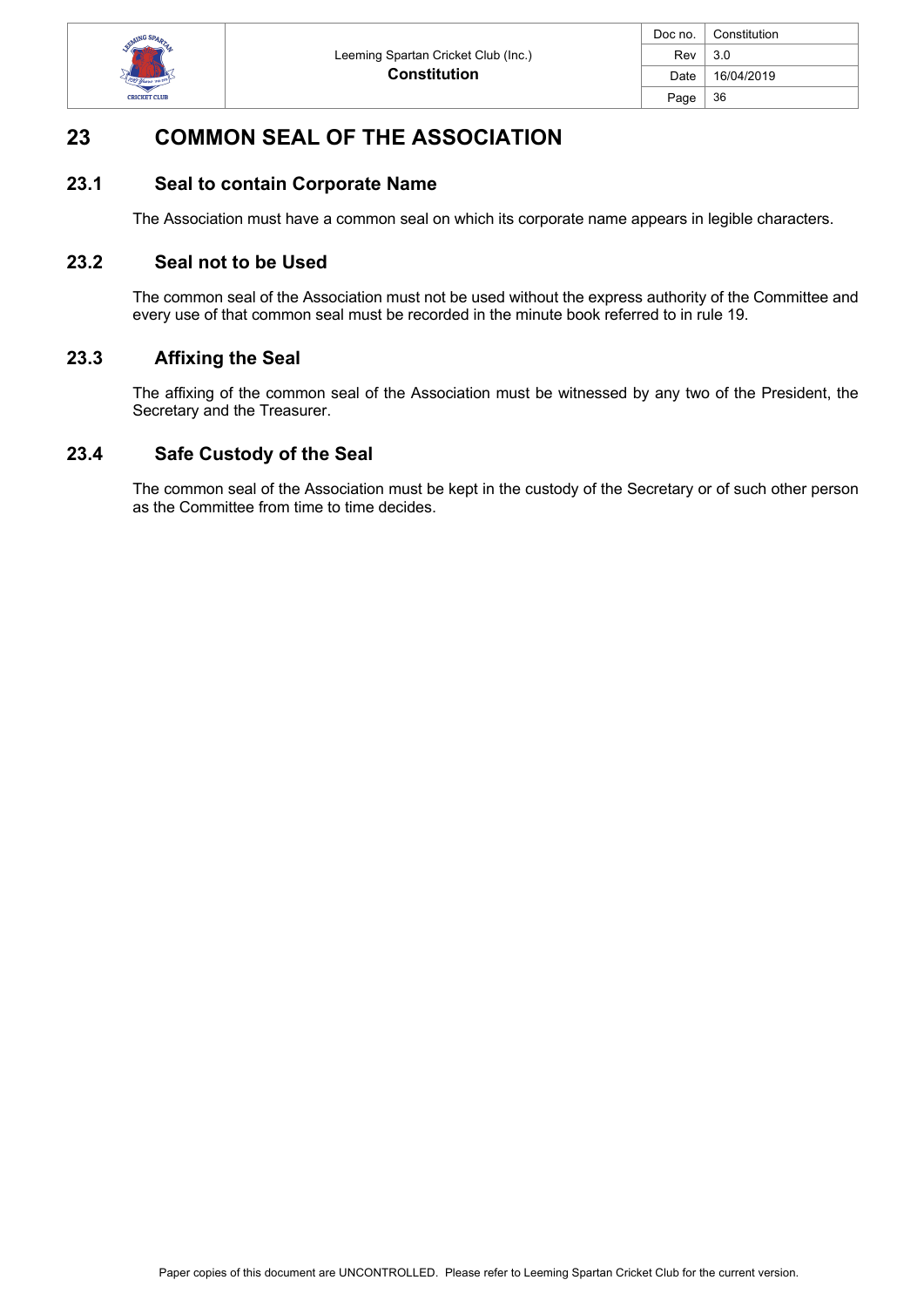

| Doc no. | Constitution |
|---------|--------------|
| Rev     | 3.0          |
| Date    | 16/04/2019   |
| Page    | -37          |

# **24 INSPECTION OF RECORDS**

A member may at any reasonable time inspect without charge the books, documents, records and securities of the Association.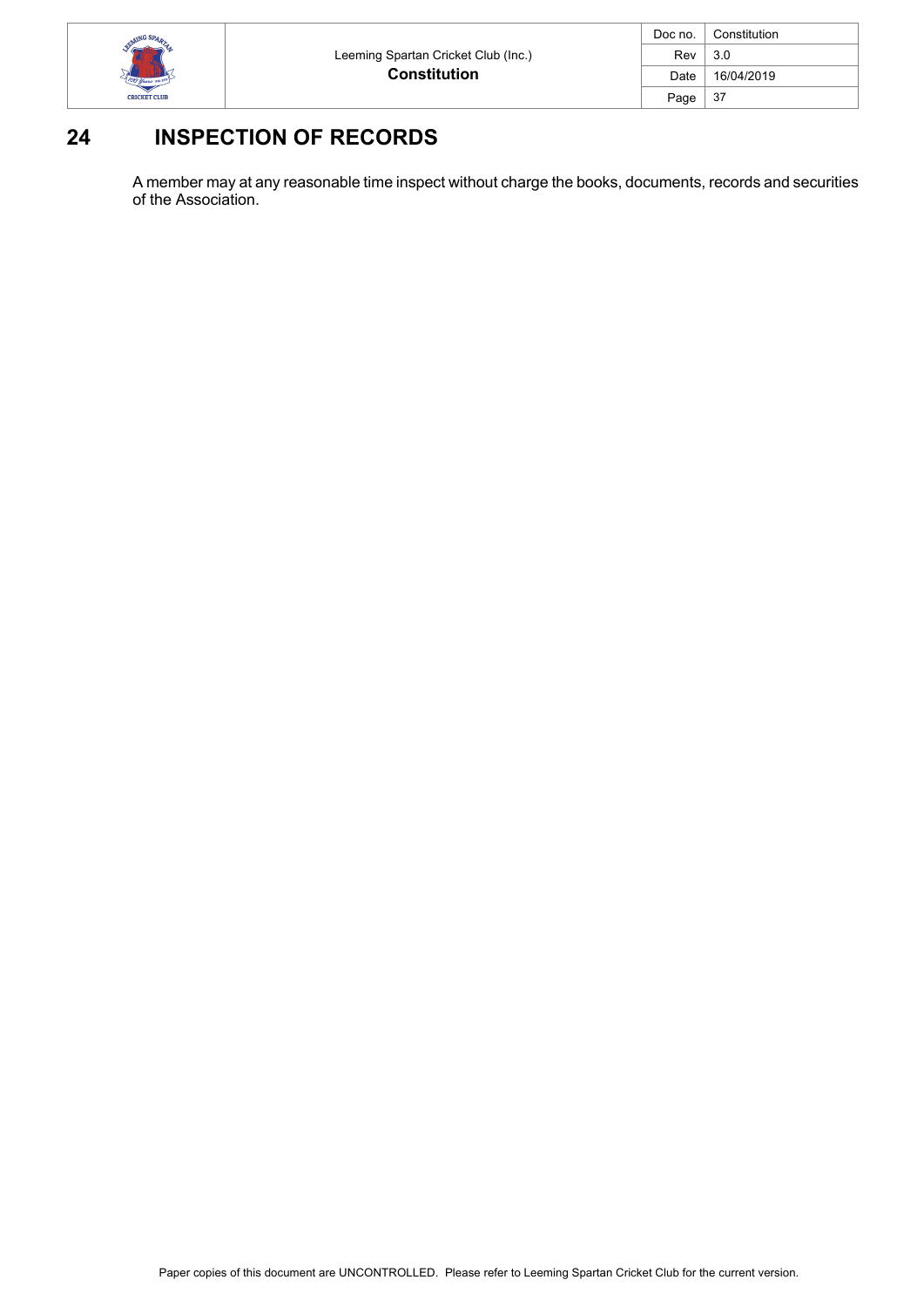

# **25 DISPUTES AND MEDIATION**

### **25.1 Grievance Procedure Applies Between**

The grievance procedure set out in this rule applies to disputes under these rules between:

- (a) a member and another member; or
- (b) a member and the Association; or
- (c) if the Association provides services to non-members, those non-members who receive services from the Association, and the Association.

#### **25.2 Parties to resolve**

The parties to the dispute must meet and discuss the matter in dispute, and, if possible, resolve the dispute within fourteen (14) days after the dispute comes to the attention of all of the parties.

### **25.3 Parties Unable to Resolve**

If the parties are unable to resolve the dispute at the meeting, or if a party fails to attend that meeting, then the parties must, within 10 days, hold a meeting in the presence of a mediator.

#### **25.4 The Mediator**

The mediator must be:

- (a) a person chosen by agreement between the parties; or
- (b) in the absence of agreement:
	- (i) in the case of a dispute between a member and another member, a person appointed by the Committee of the Association;
	- (ii) in the case of a dispute between a member or relevant non-member (as defined by rule 5) and the Association, a person who is a mediator appointed to, or employed with, a not for profit organisation.

#### **25.5 Mediator Can Be**

A member of the Association can be a mediator.

#### **25.6 Mediator Cannot Be**

The mediator cannot be a member who is a party to the dispute.

# **25.7 Settle Dispute in Good Faith**

The parties to the dispute must, in good faith, attempt to settle the dispute by mediation.

### **25.8 Conducting the Mediation**

The mediator, in conducting the mediation, must:

- (a) give the parties to the mediation process every opportunity to be heard;
- (b) allow due consideration by all parties of any written statement submitted by any party; and
- (c) ensure that natural justice is accorded to the parties to the dispute throughout the mediation process.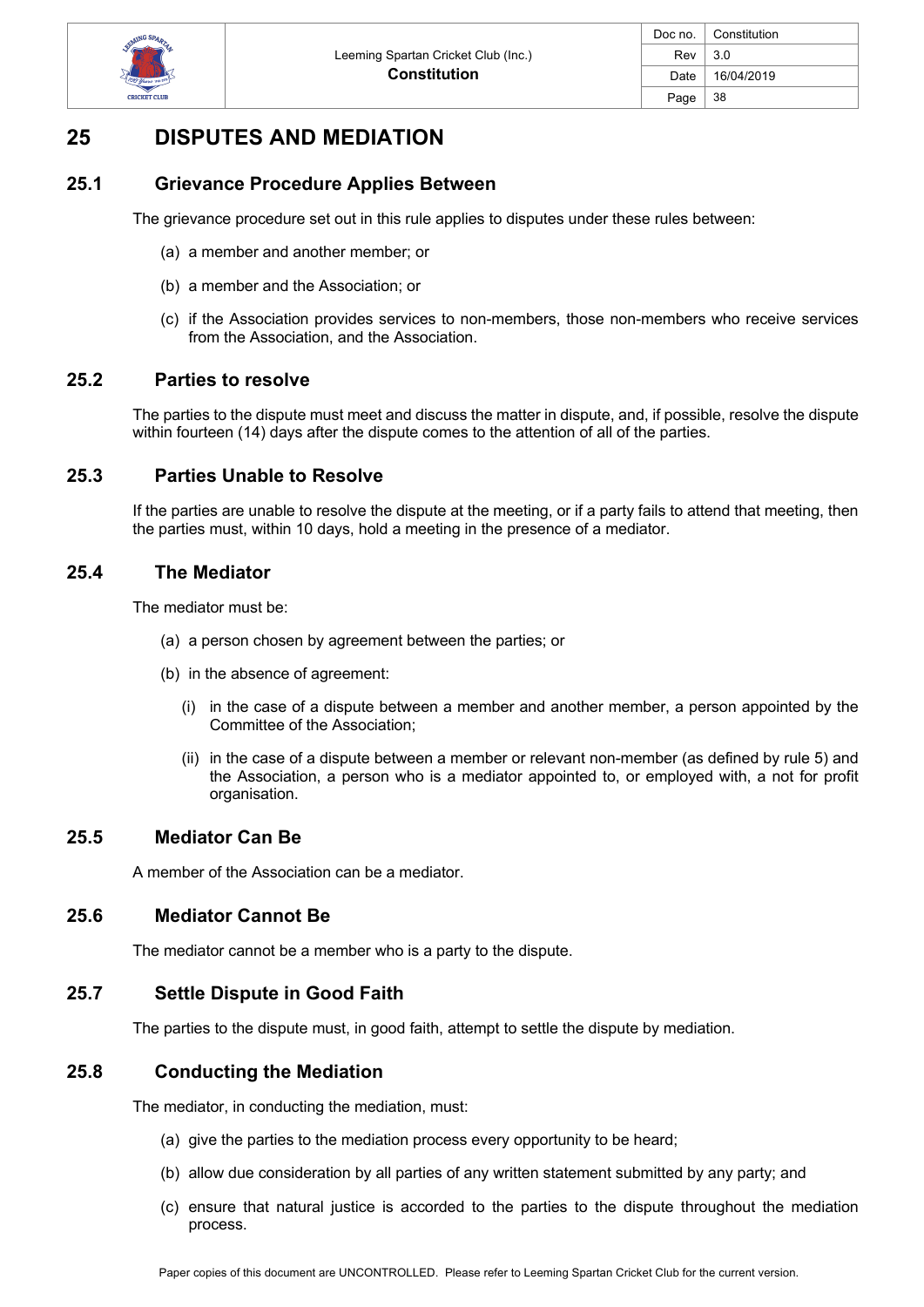

# **25.9 Mediator not to Determine**

The mediator must not determine the dispute.

# **25.10 Mediation must be confidential**

(a) The mediation must be confidential and without prejudice.

# **25.11 Dispute not resolved**

If the mediation process does not result in the dispute being resolved, the parties may seek to resolve the dispute in accordance with the Act or otherwise at law.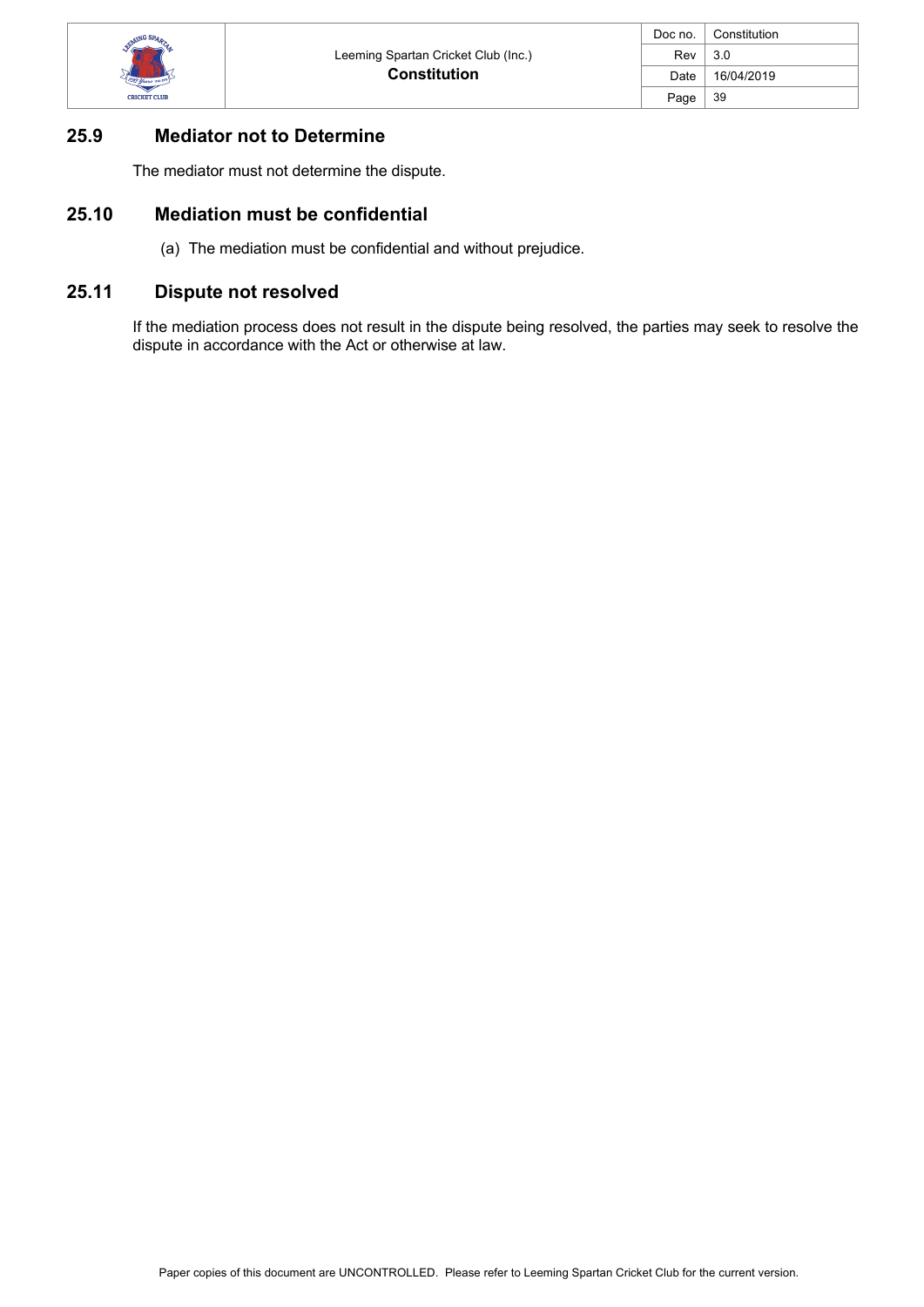

| Doc no. | Constitution |
|---------|--------------|
| Rev     | 3.0          |
| Date    | 16/04/2019   |
| Page    | 40           |

# **26 LIQUOR LICENCE**

Liquor sold for consumption on the premises shall be in accordance with Section 48 of the Liquor Control Act 1988. The Trustee to hold the liquor licensee for the Club shall be appointed by the LSA.